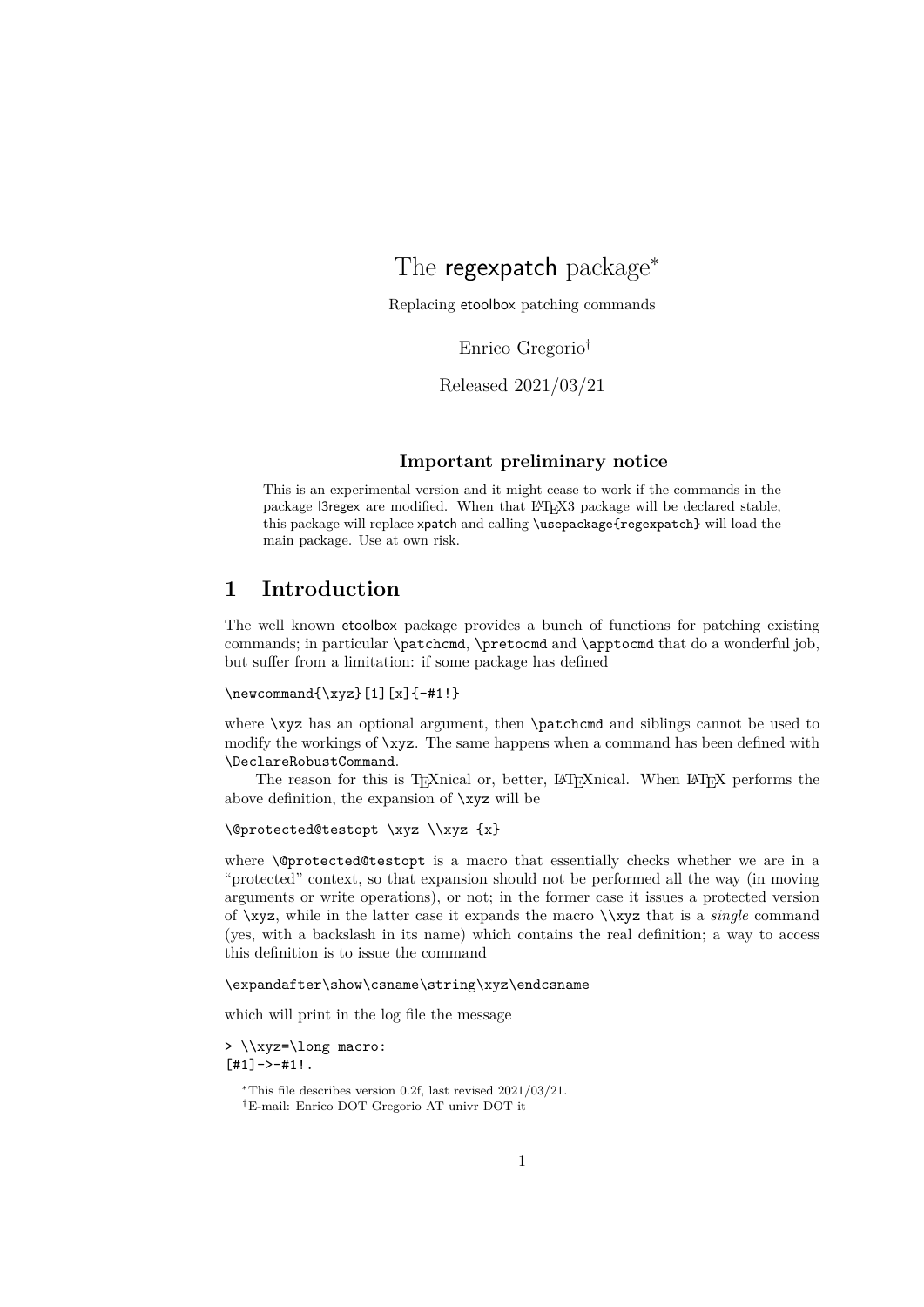As usual, after -> we see the definition. In order to use \patchcmd to change the exclamation mark into a hyphen one must do

\expandafter\patchcmd\csname\string\xyz\endcsname{!}{-}{}{}

(see the documentation of etoolbox for details about the arguments). A similar situation happens if \xyz has been defined by

\DeclareRobustCommand{\xyz}{something}

A \show\xyz instruction would show the cryptic

```
> \xyz=macro:
->\protect \xyz .
```
and only a close look reveals the clever trick used by the  $ETRX$  team: the  $\preccurlyeq$  by the  $ETRX$ not applied to  $\x{xyz}$ , but to the macro  $\x{xyz}$  which has a space at the end of its name! And this macro is the one that contains the real definition. Indeed,

\expandafter\show\csname xyz\space\endcsname

produces the message

```
> \xyz =\long macro:
->something.
```
In this case, in order to apply **\patchcmd** we must say

\expandafter\patchcmd\csname xyz\space\endcsname{s}{S}{}{}

If the macro with \DeclareRobustCommand is defined to have an optional argument, say

```
\DeclareRobustCommand{\xyz}[1][x]{-#1!}
```
one has to combine the two tricks:

\expandafter\patchcmd\csname\string\xyz\space\endcsname{!}{-}{}{}

It's hard and error prone to remember all of these tricks, so this package comes to the rescue.

The package is now completely independent of etoolbox. It doesn't feature commands analogous to \preto and \appto that, in the author's opinion, are a bit dangerous, since somebody might apply them to commands defined with \DeclareRobustCommand or \newrobustcmd, with the obvious problems.

The regexpatch package uses many features of the LATEX3 experimental packages, in particular of l3regex. This has a clear advantage: we can have a \*-variant of \xpatchcmd that does a "replace all" which can avoid multiple uses of \patchcmd on the same macro. Moreover there's a very powerful \regexpatchcmd function that uses regular expression syntax for search and replace which can even patch commands defined under different category code setup.

For example, let's see how the LAT<sub>E</sub>X kernel defines \strip@pt: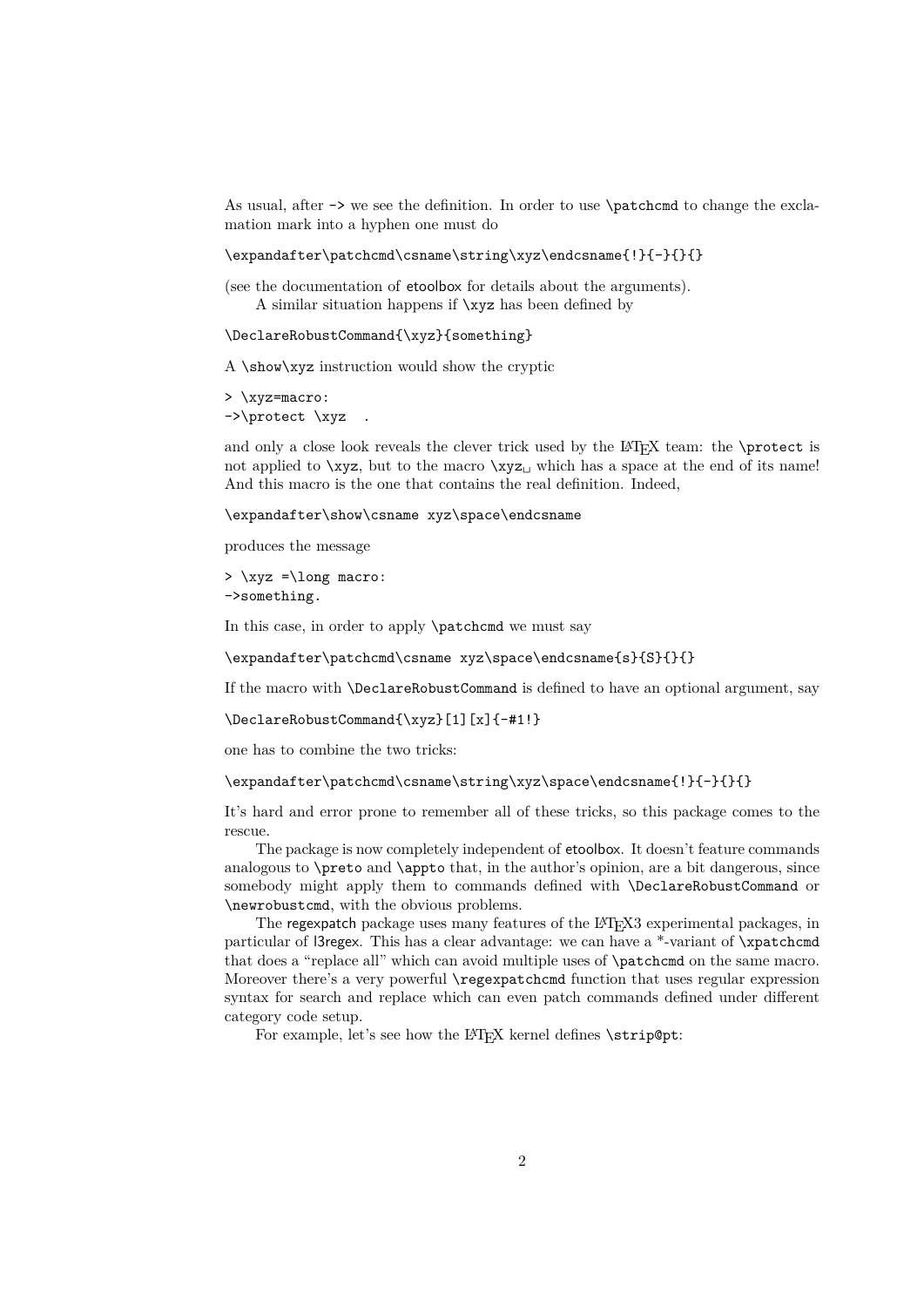```
\begingroup
 \catcode'P=12
 \catcode'T=12
 \lowercase{
   \def\x{\def\rem@pt##1.##2PT{##1\ifnum##2>\z@.##2\fi}}}
 \expandafter\endgroup\x
\def\strip@pt{\expandafter\rem@pt\the}
```
The same result can be obtained by

```
\begingroup\def\defrem@pt{\endgroup
 \def\rem@pt##1.##2pt{##1\ifnum##2>\z@.##2\fi}}
\regexpatchcmd{\defrem@pt}{pt}{\cOp\cOt}{}{}
\defrem@pt
\def\strip@pt{\expandafter\rem@pt\the}
```
Perhaps not so striking, but the pattern seems to be more intuitive; however the package supplies also a function for patching the parameter text of a macro:

```
\def\rem@pt#1.#2pt{#1\ifnum#2>\z@.#2\fi}
\xpatchparametertext{\rem@pt}{pt}{\cO p \cO t}{}{}
```
Of course, reading the manual of l3regex is necessary for being able to exploit the full power of **\regexpatchcmd** or **\xpatchparametertext**; in this case, **'\cO** p' (the space in between is optional) specifies a character 'p' with category code 'other'. Actually neither the \cO escape is necessary, as all letters in a replacement text in the context of regular expressions has category code 12 by default, but clarity is often to be preferred to efficiency.

# **2 Important notices**

If the command to be patched contains '@-commands' in its replacement text, *always* ensure that the patching code is enclosed between **\makeatletter** and **\makeatother**; this is different from what etoolbox requires. It's recommended to turn on \tracingxpatches when testing a patch, to get maximum information.

Some people like to add informative messages to the  $\langle failure \rangle$  code in the patching commands. Usually I'm lazy and don't do it; when testing I find it better to trace the patchings or add **\ddt** to the  $\langle failure \rangle$  code. Adding warnings to the  $\langle success \rangle$  code is annoying for the user.

# **3 Acknowledgment**

This package would not exist without the l3regex package and Bruno Le Floch. Some parts of l3regex were added just because I asked for them while developing the present package. Thanks also to Joseph Wright and all the L<sup>AT</sup>FX3 team.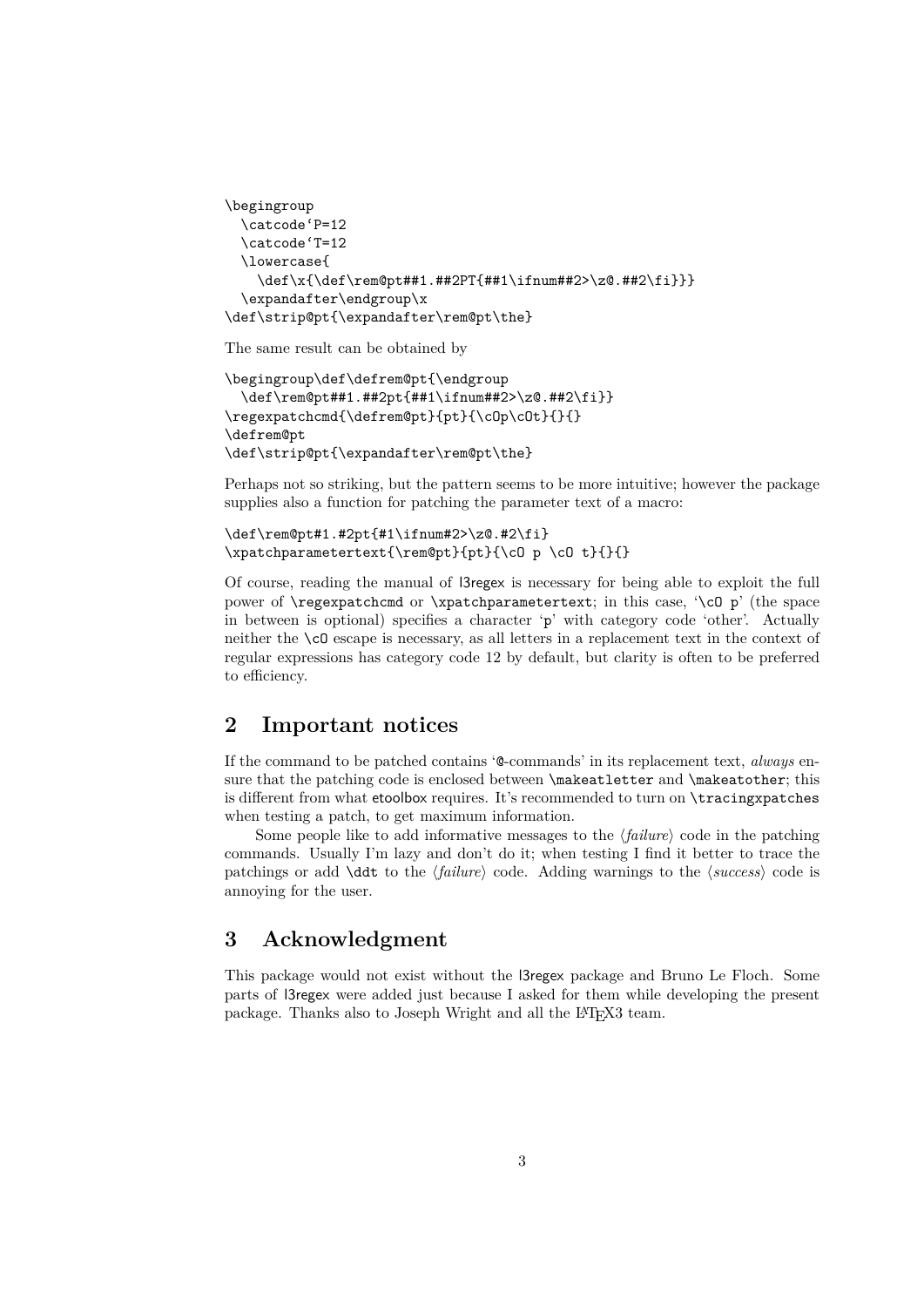# **4 Commands**

The main commands introduced by this package are

- \xpretocmd
- \xapptocmd
- \xpatchcmd
- \regexpatchcmd

which have the same syntax as the similar commands provided by etoolbox and apply to all kind of commands defined by

- the LAT<sub>E</sub>X kernel macros \newcommand, \renewcommand, \providecommand, but also \newenvironment and \renewenvironment;
- the LAT<sub>E</sub>X kernel macro for defining robust commands \DeclareRobustCommand;
- the etoolbox macros \newrobustcmd, \renewrobustcmd, \providerobustcmd.

Notice that patching the definition of the environment foo requires patching \foo or \endfoo.

These commands will act as the original ones if the macro to patch is not robust or with optional arguments.

There is also added functionality that etoolbox doesn't provide (at least easily for the first command):

- \xpatchoptarg
- \xpatchparametertext
- \checkifpatchable

Moreover the package defines

- \xpretobibmacro
- \xapptobibmacro
- \xpatchbibmacro
- \regexpatchbibmacro

that can be used to patch commands defined with biblatex's \newbibmacro. Say that we have

\newbibmacro{foo.bar}[2]{#1 and #2}

Then, to change and into und, we can now say

\xpatchbibmacro{foo.bar}{and}{und}{}{}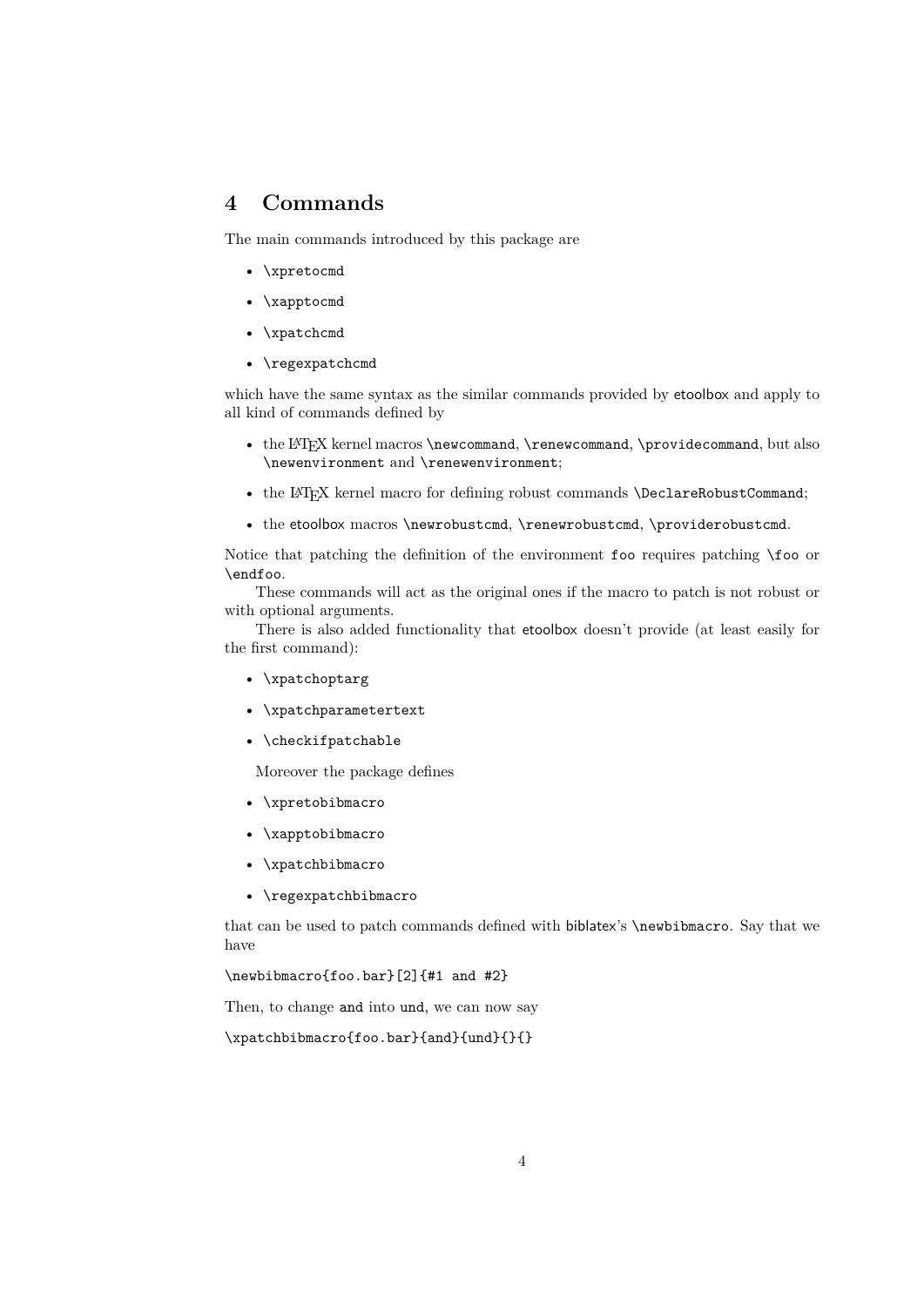```
Patching these macros with etoolbox requires resorting to the very cryptic
\expandafter\patchcmd\csname abx@macro@\detokenize{foo.bar}\endcsname
  {and}{und}{}{}that would become an astonishing
\expandafter\patchcmd\csname\expandafter\string\csname
  abx@macro@\detokenize{foo.bar}\endcsname\endcsname
  {and}{und}{}{}
if the original definition had been with an optional argument, say
\newbibmacro{foo.bar}[2][x]{#1 and #2}
```
For biblatex users there are also

- \xpretobibdriver
- \xapptobibdriver
- \xpatchbibdriver
- \regexpatchbibdriver

for patching commands defined with \DeclareBibliographyDriver. One could use, for patching the driver foo,

```
\makeatletter
\patchcmd{\blx@bbx@foo}{X}{Y}{success}{failure}
\preto{\blx@bbx@foo}{P}
\appto{\blx@bbx@foo}{A}
\makeatother
```
but having a lighter interface can be handy. Since our macros use \pretocmd and \apptocmd for consistency, remember to always use the {success} and {failure} arguments also with \xpretobibdriver and \xapptobibdriver.

Under the same philosophy, one can use the macros

- \xpatchfieldformat, \xpretofieldformat, \xapptofieldformat,
- \xpatchnameformat, \xpretonameformat, \xapptonameformat,
- \xpatchlistformat, \xpretonameformat, \xapptonameformat,
- \xpatchindexfieldformat, \xpretoindexfieldformat, \xapptoindexfieldformat,
- \xpatchindexnameformat, \xpretoindexnameformat, \xapptoindexnameformat,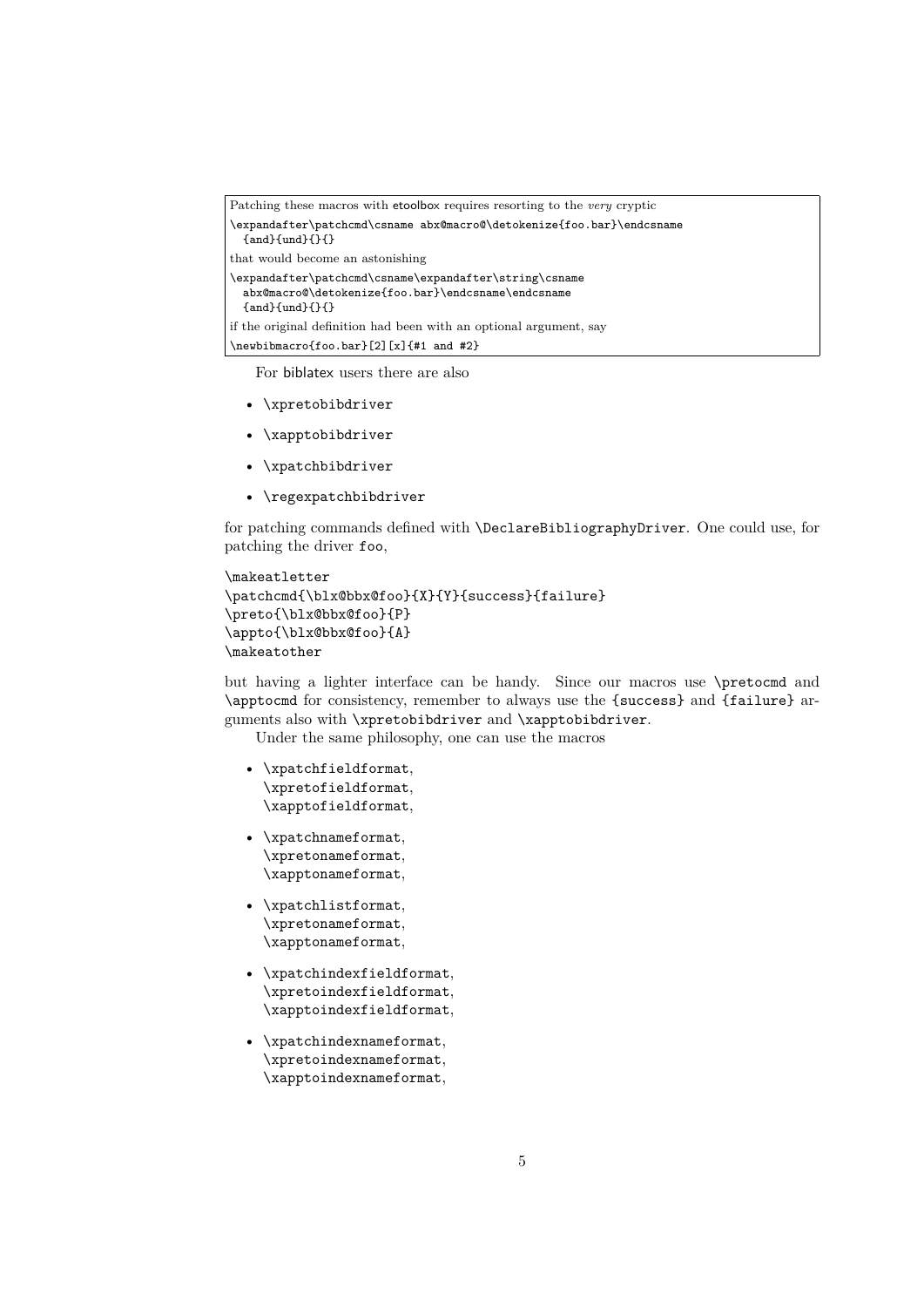• \xpatchindexlistformat, \xpretoindexlistformat, \xapptoindexlistformat,

for the biblatex internal macro defined respectively with

\DeclareFieldFormat, \DeclareNameFormat, \DeclareListFormat, \DeclareIndexFieldFormat, \DeclareIndexNameFormat, \DeclareIndexListFormat.

All the eighteen  $\x$ ...format commands take a first optional argument, with default value \*, see later on.

Finally, the package defines the commands

- \xshowcmd
- \xshowbibmacro
- \xshowbibdriver
- \xshowfieldformat
- \xshownameformat
- \xshowlistformat
- \xshowindexfieldformat
- \xshowindexnameformat
- \xshowindexlistformat
- \tracingxpatches

The first three are the analog of \show to see the "real" definition of a macro, be it defined with optional arguments or as a robust command; the bib ones are for the corresponding biblatex macros. The last one takes an optional argument for activating and deactivating the tracing system. So

#### \tracingxpatches

will activate it (it's equivalent to \tracingxpatches[1]), while

#### \tracingxpatches[0]

will stop issuing messages.

# **5 Syntax**

Here is the formal syntax of the commands.

```
\xpatchcmd{\langle command \rangle}{\langle search \rangle}{\replace}}{\success}}{\failure}}
\xpretocmd{\langle command \rangle}{\langle prepared \rangle}{\success}}{\failure}}
\xapptocmd{\langle command \rangle}{\langle append \rangle}{\success}}{\failure}}
```

```
\xpatchbibmacro{\langle name \rangle}{\langle search \rangle}{\langle replace \rangle}{\langle success \rangle}{\langle failure \rangle}
\xpretobibmacro{\langle name \rangle}{\langle prepend \rangle}{\langle success \rangle}{\langle failure \rangle}
\xapptobibmacro{\langle name \rangle}{\langle append \rangle}{\langle success \rangle}{\langle failure \rangle}
```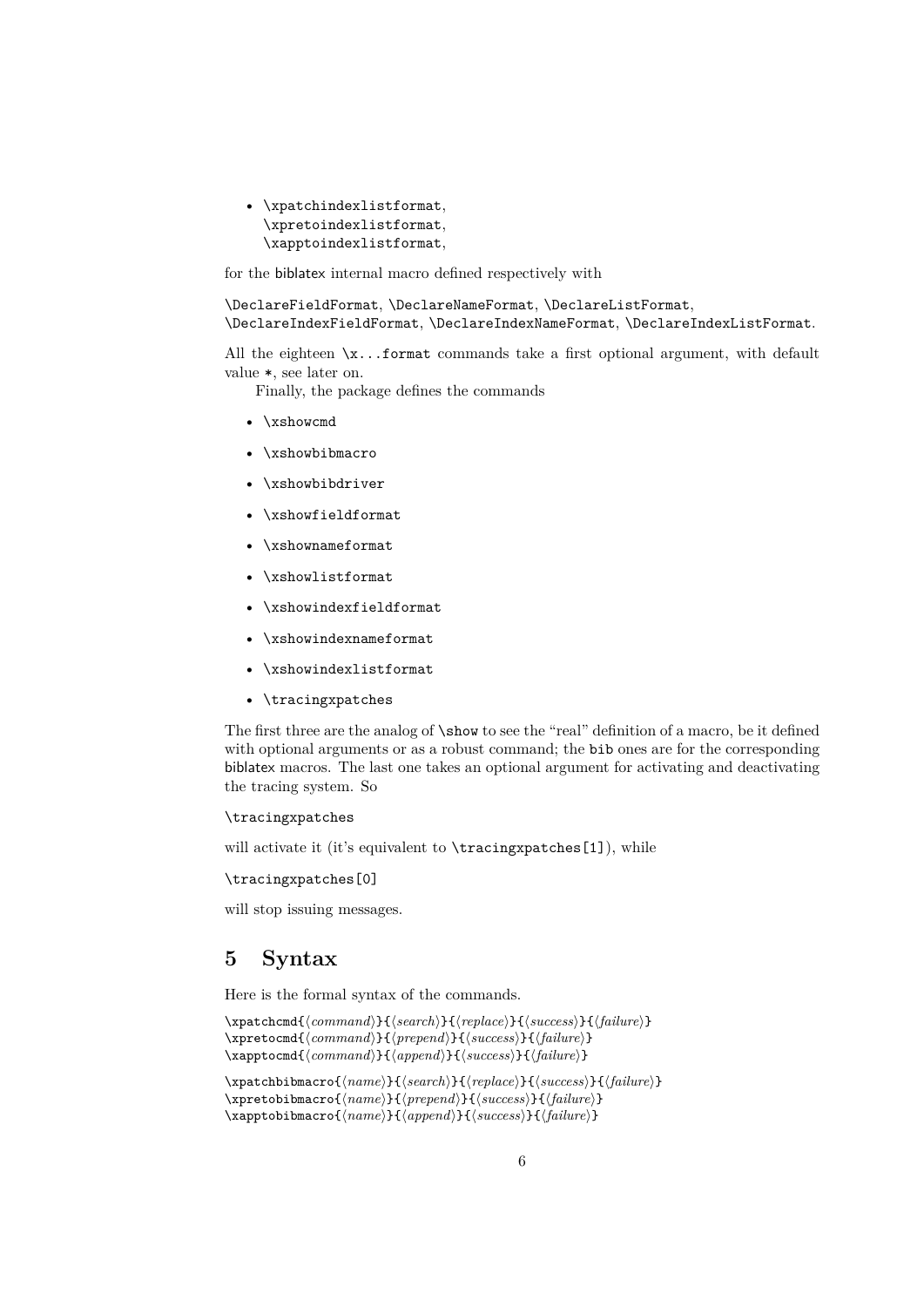\xpatchbibdriver{ $\langle name \rangle$ }{ $\langle search \rangle$ }{ $\langle replace \rangle$ }{ $\langle success \rangle$ }{ $\langle failure \rangle$ } \xpretobibdriver{ $\langle name \rangle$ }{ $\langle prepend \rangle$ }{ $\langle success \rangle$ }{ $\langle failure \rangle$ } \xapptobibdriver{ $\langle name \rangle$ }{ $\langle append \rangle$ }{ $\langle success \rangle$ }{ $\langle failure \rangle$ }

 $\xphi_{\text{reduced}}({\text{number}})$ }{\*failure*}}{\*failure*}}{\*failure*}} \xpretofieldformat[ $\{entropy\}$ { $\{name\}$ }{ $\{green\}$ }{\tend{\tend{\tend{\tend{\tend{\tend{\teld{\teld{\teld{\teld{\teld{\teld{\teld{\teld{\teld{\teld{\teld{\teld{\teld{\teld{\teld{\teld{\teld{\teld{\teld{\teld{\teld{\teld{\teld{\te \xapptofieldformat[ $\{entropy$ ]{ $\{name\}$ }{ $\{append\}$ }{\success}}{\failure}}

 $\langle$ xpatchnameformat[ $\langle$ *entrytype*}]{ $\langle$ *name*}}{\*search*}}{\*replace*}}{\*success*}}{\*failure*}} \xpretonameformat[ $\{entropy\}$ { $\{name\}$ }{ $\{greend\}$ }{\success}}{\failure}} \xapptonameformat[ $\{entropy\}$ ]{ $\{name\}$ }{ $\{append\}$ }{\success}}{\failure}}

 $\xphi{\kappa}({\gamma}) {\frac{h}{\gamma}}({\gamma}) {\frac{h}{\gamma}}({\gamma}) {\frac{h}{\gamma}}$ \xpretolistformat[ $\{entropy\}$ { $\{name\}$ }{ $\{green\}$ }{\success}}{\failure}} \xapptolistformat[ $\{entropy\}$ ]{ $\{name\}$ }{ $\{append\}$ }{\success}}{\failure}}

 $\xphi$ ildformat[ $\{entropy$ entrytype<sup>}</sup>]{ $\{search\}$ { $\{replace\}$ }{\success}}{\failure}} \xpretoindexfieldformat[ $\{entropy$ ]{ $\{name\}$ }{ $\{prepend\}$ }{\success}}{\failure}} \xapptoindexfieldformat[ $\{entrytype\}$ ]{ $\{name\}$ }{\append}}{\success}}{\failure}}

 $\xphi$ indexnameformat[ $\{entrytype\}$ ]{ $\{name\}$ }{\success}{\success}}{\failure}} \xpretoindexnameformat[ $\{entropy$ ]{ $\{name\}$ }{(prepend)}{\success}}{\failure}} \xapptoindexnameformat[ $\langle entrytype \rangle$ ]{ $\langle name \rangle$ }{ $\langle appeard \rangle$ }{ $\langle success \rangle$ }{ $\langle failure \rangle$ }

 $\xphi$ iverthindexlistformat[ $\{entrytype\}$ ]{ $\{name\}$ }{ $\{search\}$ }{ $\{replace\}$ }{ $\{success\}$ }{ $\{failure\}$ } \xpretoindexlistformat[ $\{entrytype\}$ ]{ $\{name\}$ }{ $\{prepend\}$ }{\success}}{\failure}} \xapptoindexlistformat[ $\{entropy$ ]{ $\{name\}$ }{\append}}{\success}}{\failure}}

```
\xshowcmd[*]{\<command\>}\xshowbibname{\langle name \rangle}
\xshowbibdriver{\langle name \rangle}
```
\xpatchoptarg{ $\langle name \rangle$ }{ $\langle replace \rangle$ } \xpatchparametertext{(name)}{(search)}{(replace)}{(success)}{(failure)} \checkifpatchable{ $\langle name \rangle$ } \tracingxpatches[ $\langle number \rangle$ ]

Here *(command)* is the command's name (with the backslash), while  $\langle name \rangle$  is the string that appears as the argument to  $\neq$  hewbibmacro, \DeclareBibliographyDriver, \DeclareFieldFormat, \DeclareNameFormat, \DeclareListFormat, \DeclareIndexFieldFormat, \DeclareIndexNameFormat or \DeclareIndexListFormat respectively; h*search*i, h*replace*i, h*prepend*i and h*append*i are the list of tokens that are to be used for the specific tasks;  $\langle success \rangle$  and  $\langle failure \rangle$ are token lists to be executed if the patching succeeds or fails respectively. I find it useful to use  $\ddot{\text{d}t}$  as  $\langle failure\rangle$ , so that T<sub>EX</sub> will stop for the undefined control sequence when the patching fails.

All the  $\x$ ...format macros have an optional argument that by default is  $\ast$ .

In the commands whose name contains the string  $\text{regex}$ , both  $\langle \text{search} \rangle$  and  $\langle \text{replace} \rangle$ are understood to represent regular expressions. Check with the documentation of l3regex for details.

The \*-variants of the patch type commands means that the replacement is performed on *all* matches. With \xshowcmd\*\foo one gets all information on \foo, as if the tracing system were activated, including the default optional argument, if existent. So it's best to use it before trying \xpatchoptarg (and all the other commands, of course).

A curiosity about optional arguments: if one defines

\newcommand{\foo}[1][{bar}]{-#1-}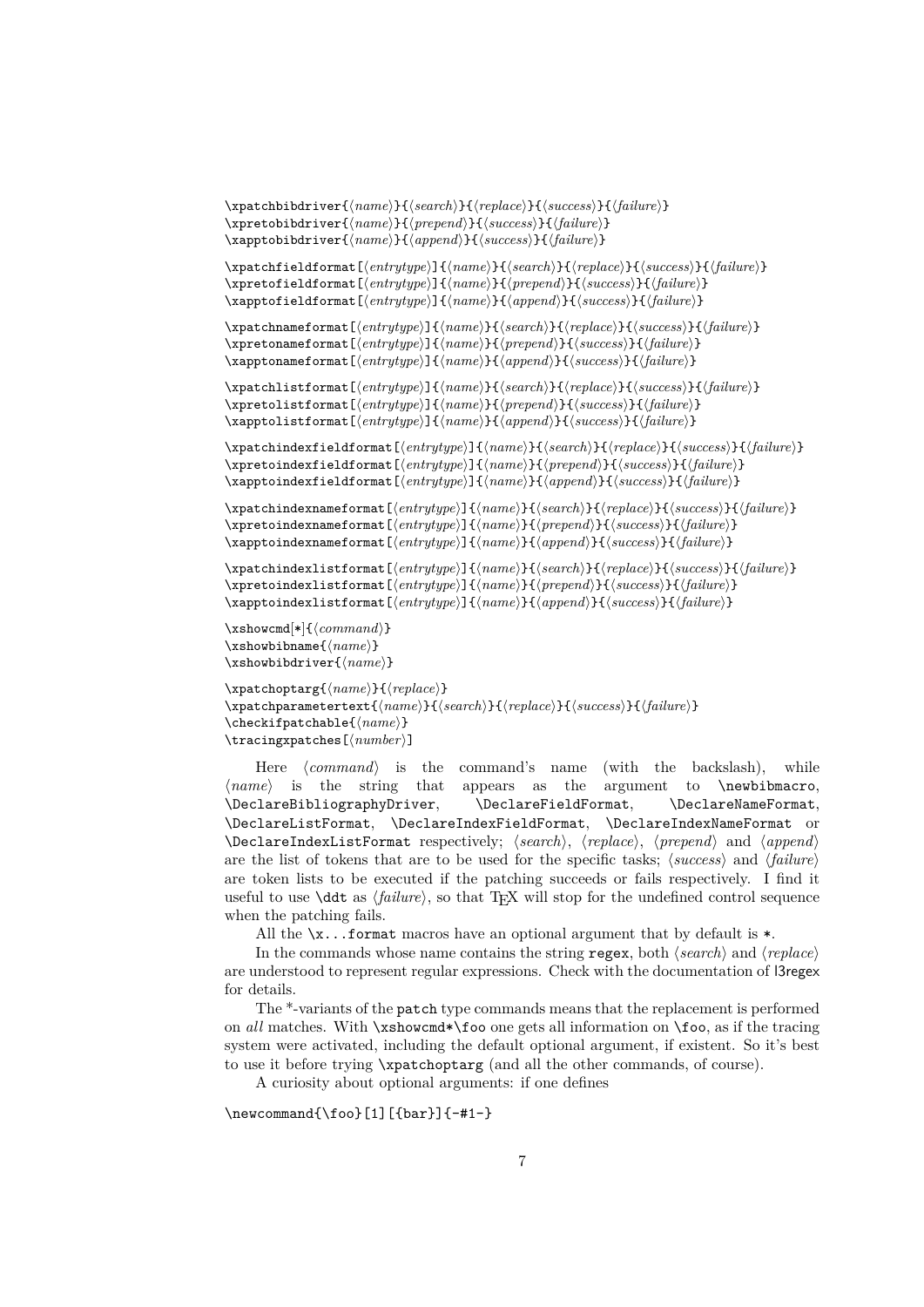then the braces around bar are stripped off. So with

#### \newcommand{\foo}[1][{\itshape bar}]{-#1-}

all text following the call of \foo without an optional argument would be set in italics; one needs *two* sets of braces, in this case. However,

\xpatchoptarg{\foo}{{\itshape bar}}

would *not* strip the braces.

It's important to remember that patching commands that have @ in their name must *always* be performed between \makeatletter and \makeatother.

# **6 Examples**

From http://tex.stackexchange.com/a/42894: the series of successive patches for changing the three occurrences of \mathcode in \@addligto into \Umathcodenum can become

\xpatchcmd\*{\@addligto}{\mathcode}{\Umathcodenum}{}{}

while the code

```
\expandafter\patchcmd\csname mathligsoff \endcsname
 {\mathcode}{\Umathcodenum}{}{}
```
needed without regexpatch can become

\xpatchcmd\mathligsoff{\mathcode}{\Umathcodenum}{}{}

Another one: changing the space reserved for the theorem number in the 'List of theorems' provided by ntheorem could be obtained with etoolbox's \patchcmd by

```
\patchcmd{\thm@@thmline}{2.3em}{5em}{}{}
\patchcmd{\thm@@thmline@name}{2.3em}{5em}{}{}
\patchcmd{\thm@@thmline@noname}{2.3em}{5em}{}{}
```
if the hyperref option is not used, but a long series of patches would be needed with the option, as 2.3em appears three times in each macro. With regexpatch one can do independently of the option:

```
\xpatchcmd*{\thm@@thmline}{2.3em}{5em}{}{}
\xpatchcmd*{\thm@@thmline@name}{2.3em}{5em}{}{}
\xpatchcmd*{\thm@@thmline@noname}{2.3em}{5em}{}{}
```
A user asked how to patch the rubric environment in the 'CurVe' class in order to avoid the repetition of the rubric's title on continuation pages. The environment is based on longtable and the task is to remove the \endhead material, which is delimited by \endfirsthead and \endhead. Instead of

```
\patchcmd{\rubric}
```

```
{\endfirsthead\@rubrichead{#1\@continuedname}\\*[\rubricspace]\endhead}
{\endfirsthead}{}{}
```
one can more simply exploit regular expressions: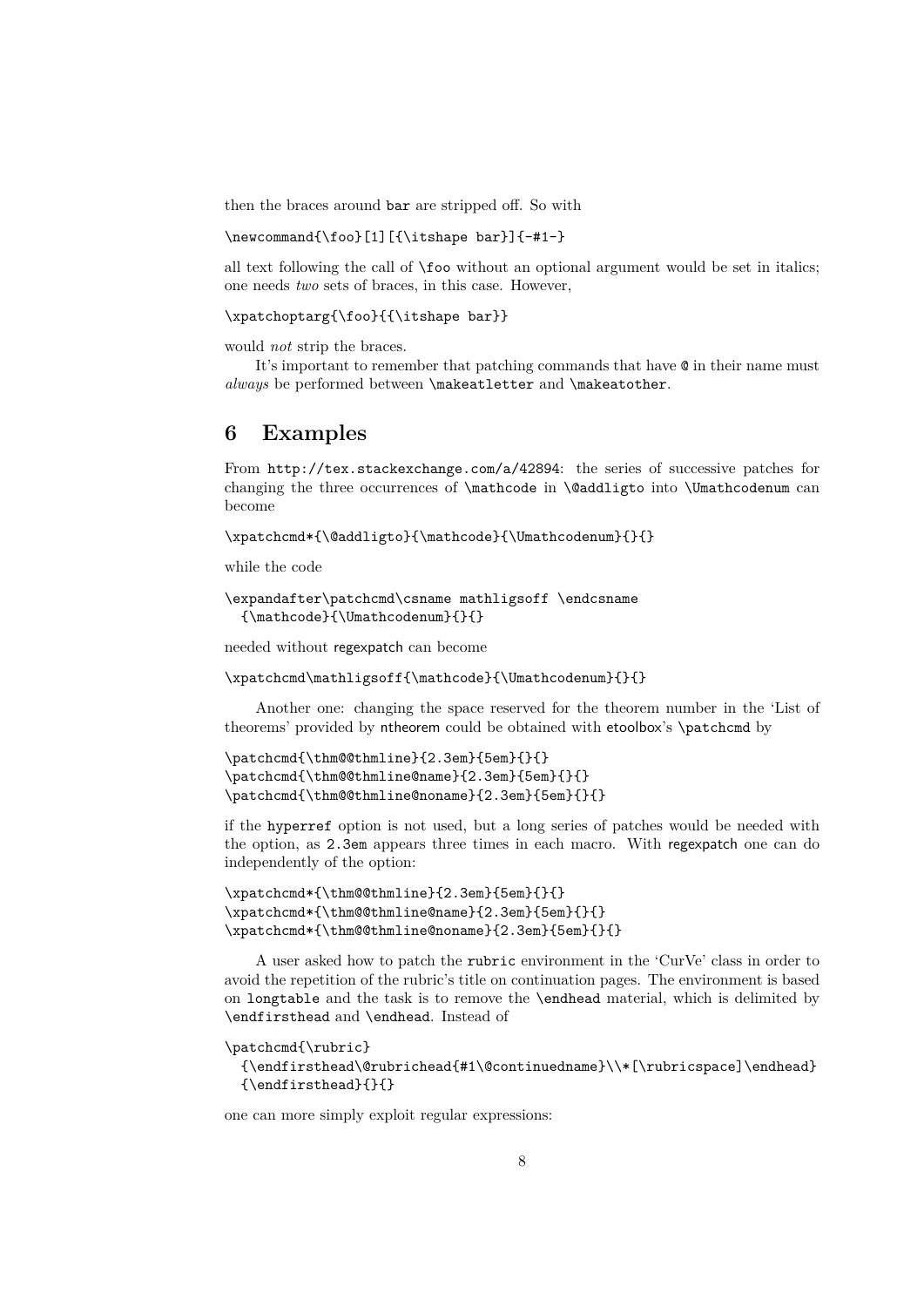```
\makeatletter % the replacement text has @-commands
\regexpatchcmd{\rubric}
 { \c{endfirsthead} .* \c{endhead} }
 { \c{endfirsthead} }{}{}
\makeatother
```
Assume you want to insert a patch in the argument of a command; with the traditional method this is possible provided the patch text doesn't contain #. Here's an example

```
\makeatletter
\usepackage{etoolbox} % for \ifdef
\ifdef{\H@old@part}
 {
  \regexpatchcmd{\H@old@part}
    {$} % regex representing the end
    {\c{gdef}\c{cont@name@part}\cB\{\cP\#2\cE\}} % replacement
    {}{}%
 }
 {
  \regexpatchcmd{\@part}
   {$}
   {\c{gdef}\c{cont@name@part}\cB\{C\}+2\cE\}}{}{}%
 }
```
\makeatother

We want to add \gdef\cont@name@part{#2} at the end of the replacement text, distinguishing when hyperref is loaded or not. So we patch the command by doing just what's requested. The example is a bit contrived, as using \ifdefined instead of the argument form wrapper would allow the traditional \apptocmd. However, other applications may be foreseen.

A problem raised on comp.text.tex in 2008 was to extract the number from the name of the file being typeset; the name was of the form lecture15.tex and the question was how to define a macro **\lecturenumber** that acted on **\jobname** to do its work. The obvious

```
\def\lecturenumber{\expandafter\extractnumber\jobname;}
\def\extractnumber lecture#1;{#1}
```
doesn't work because the characters produced by \jobname all have category code 12 (spaces have 10, as usual). A nifty solution was provided by David Kastrup:

```
\begingroup
\escapechar=-1
\expandafter\endgroup
\expandafter\def\expandafter\extractnumber\string\lecture#1;{#1}
```
Now with \xpatchparametertext one can do

```
\def\lecturenumber{\expandafter\extractnumber\jobname;}
\def\extractnumber lecture#1;{#1}
\xpatchparametertext\extractnumber{lecture}{lecture}{}{}
```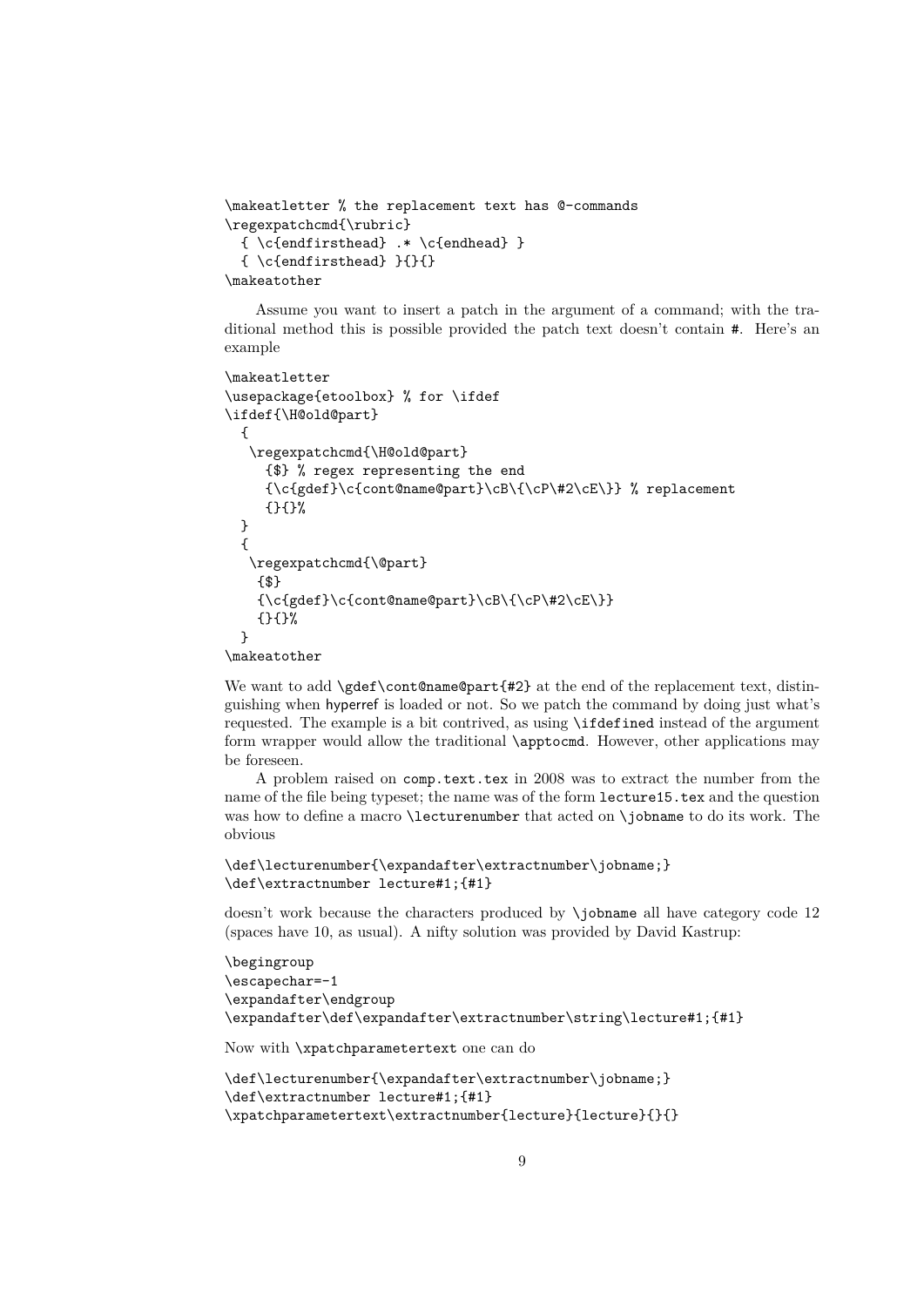recalling that the substitution performed by l3regex uses category code 12 characters by default. The command can be generalized to accept any (fixed) prefix:

```
\def\setupfilenumber#1{%
 \def\filenumber{\expandafter\extractnumber\jobname;}%
 \def\extractnumber#1##1;{##1}%
 \xpatchparametertext\extractnumber{#1}{#1}{}{}}
\setupfilenumber{lecture}
```
where the prefix is passed to  $\setminus \setminus \setminus$  is the macro to use is  $\setminus \setminus \setminus \setminus \setminus \setminus \setminus$ . A proper LATEX3 definition might be

```
\NewDocumentCommand{\setupfilenumber}{ m }
```

```
{
   \group_begin:
   \cs_set:Npx \filenumber_aux:
     {
      \group_end:
      \cs_set:Npn \exp_not:N \filenumber_extract:w
        \tl_to_str:n { #1 } ####1 ; { ####1 }
     }
   \filenumber_aux:
 }
\NewDocumentCommand{\filenumber} {}
 {
   \exp_after:wN \filenumber_extract:w \c_job_name_tl ;
 }
```
# **7 The implementation of regexpatch**

The usual starting stuff.

```
1 \ProvidesExplPackage
   2 {\ExplFileName}{\ExplFileDate}{\ExplFileVersion}{\ExplFileDescription}
3 \@ifpackagelater { expl3 } { 2012/01/19 }
4 { }
5 {
6 \PackageError { regexpatch } { Support~package~l3kernel~too~old. }
       7 {
8 Please~install~an~up~to~date~version~of~l3kernel~
9 using~your~TeX~package~manager~or~from~CTAN.\\\\
10 Loading~regexpatch~will~abort!
11 }
12 \text{text\_endinput}:D13 }
14 \RequirePackage{xparse}
```
#### <span id="page-9-6"></span><span id="page-9-4"></span><span id="page-9-0"></span>**7.1 Variables**

We define a bunch of variables: some booleans and token lists. The first tells us when the macro to patch has been defined by \DeclareRobustCommand, the second if it has an optional argument, the third if it's patchable, that is it can be reconstructed from its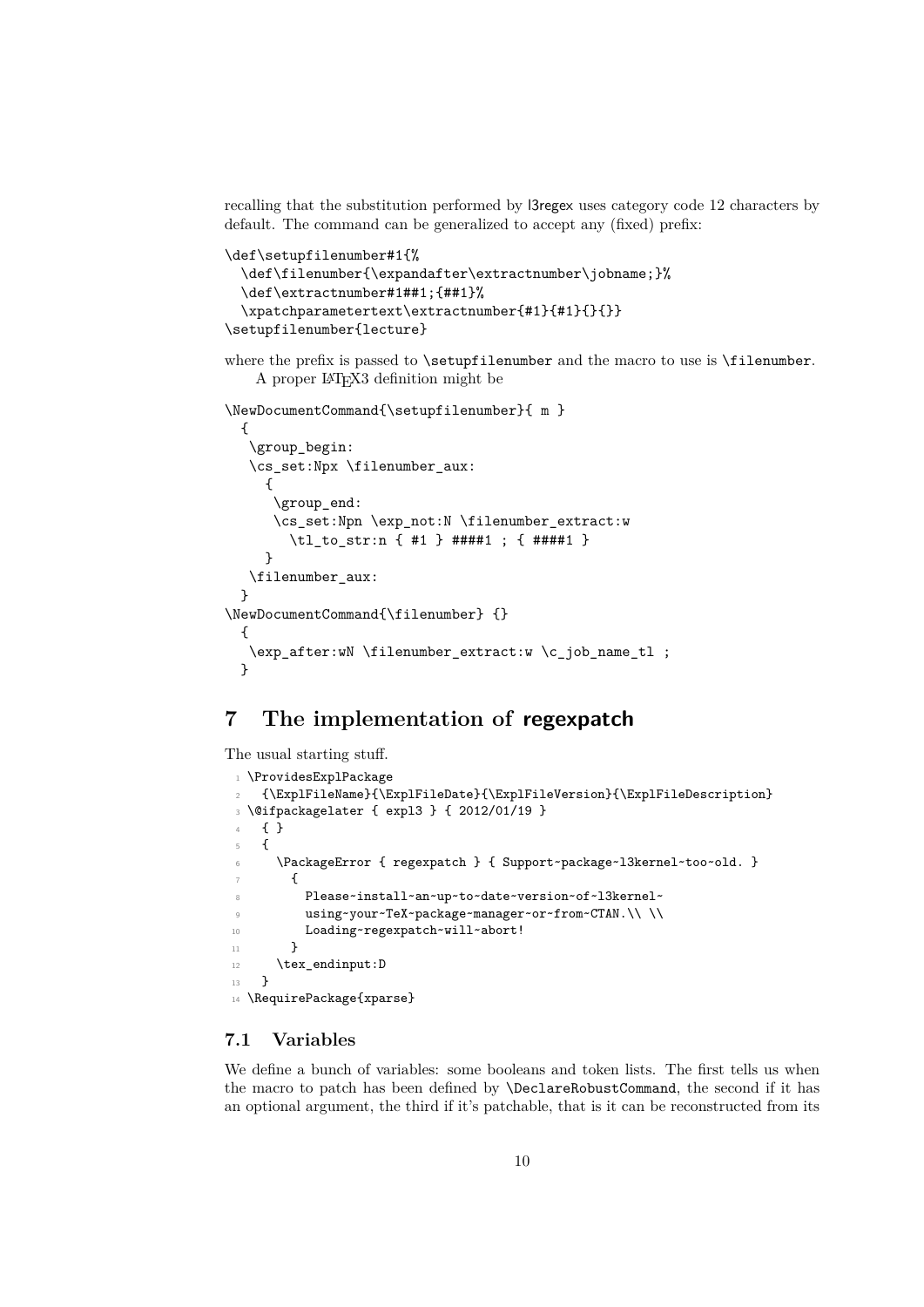decomposition under the current category code regime. The last boolean is used for the tracing system: if true, messages about patching are issued.

- <span id="page-10-0"></span><sup>15</sup> \bool\_new:N \l\_xpatch\_protect\_bool
- <span id="page-10-1"></span><sup>16</sup> \bool\_new:N \l\_xpatch\_optional\_bool
- <span id="page-10-2"></span><sup>17</sup> \bool\_new:N \l\_xpatch\_patchable\_bool
- <span id="page-10-3"></span><sup>18</sup> \bool\_new:N \l\_xpatch\_tracing\_bool

The token list variables contain various items regarding the macro to patch: the name, the first level replacement text (we distinguish it from the 'real' replacement text), the prefixes, the argument spec and the 'real' replacement text.

- <span id="page-10-5"></span>19 \tl new:N \l xpatch name tl
- <span id="page-10-6"></span><sup>20</sup> \tl\_new:N \l\_xpatch\_repl\_tl
- <span id="page-10-7"></span><sup>21</sup> \tl\_new:N \l\_xpatch\_prefix\_tl
- <span id="page-10-8"></span><sup>22</sup> \tl\_new:N \l\_xpatch\_arg\_tl
- <span id="page-10-9"></span><sup>23</sup> \tl\_new:N \l\_xpatch\_replacement\_tl
- <span id="page-10-10"></span><sup>24</sup> \tl\_new:N \l\_xpatch\_type\_tl % for debugging messages

A variant for checking a regex match so that we can give the second argument as a token list.

```
_{25} \prg_generate_conditional_variant:Nnn \regex_match:nn {nV} { T,F,TF }
```
### **7.2 Functions**

The function  $\xrightarrow{\mathbf{x}}$  ratio  $\mathbf{z}$  is responsible for telling us what kind of macro we're patching. Only one of the first four tests can be true; if none is, the macro is not 'special' and can be patched without doing anything particular to get its 'real name'. The check consists in matching with a suitable regex at the start of the replacement text (which is in detokenized form). If the macro passes one of the first two tests, it can still have an optional argument, so a supplementary test is needed.

Some technical remarks. Suppose we have the following definitions:

```
\DeclareRobustCommand{\xaa}[1]{xaa (DeclareRobustCommand-noopt)}
\DeclareRobustCommand{\xab}[1][x]{xab (DeclareRobustCommand-opt)}
\newcommand{\xac}[1][]{xac (newcommand-opt)}
\newrobustcmd\xad[1][]{xad (newrobustcmd-opt)}
\DeclareRobustCommand{\1}[1]{1 (DeclareRobustCommand-noopt)}
\DeclareRobustCommand{\2}[1][]{2 (DeclareRobustCommand-opt)}
\newcommand{\3}[1][]{3 (newcommand-opt)}
\newrobustcmd\4[1][]{4 (newrobustcmd-opt)}
```
Then the first level expansions are, respectively,

```
%+\protect<sub>L\</sub>xaa
%+\protect<sub>L</sub>\xab<sub>LL</sub>+
%+\@protected@testopt<sub>L\XaCL</sub>\\xac<sub>L1</sub>{}+
%+\@testopt\cup\xad\cup{}+
%+\x@protect␣\1\protect␣\1␣␣+
%+\x@protect␣\2\protect␣\2␣␣+
%+\@protected@testopt<sub>L\</sub>\3\\3<sub>L{</sub>}+
%+\@testopt\lambda\4{\scriptstyle\{+ \}}%
```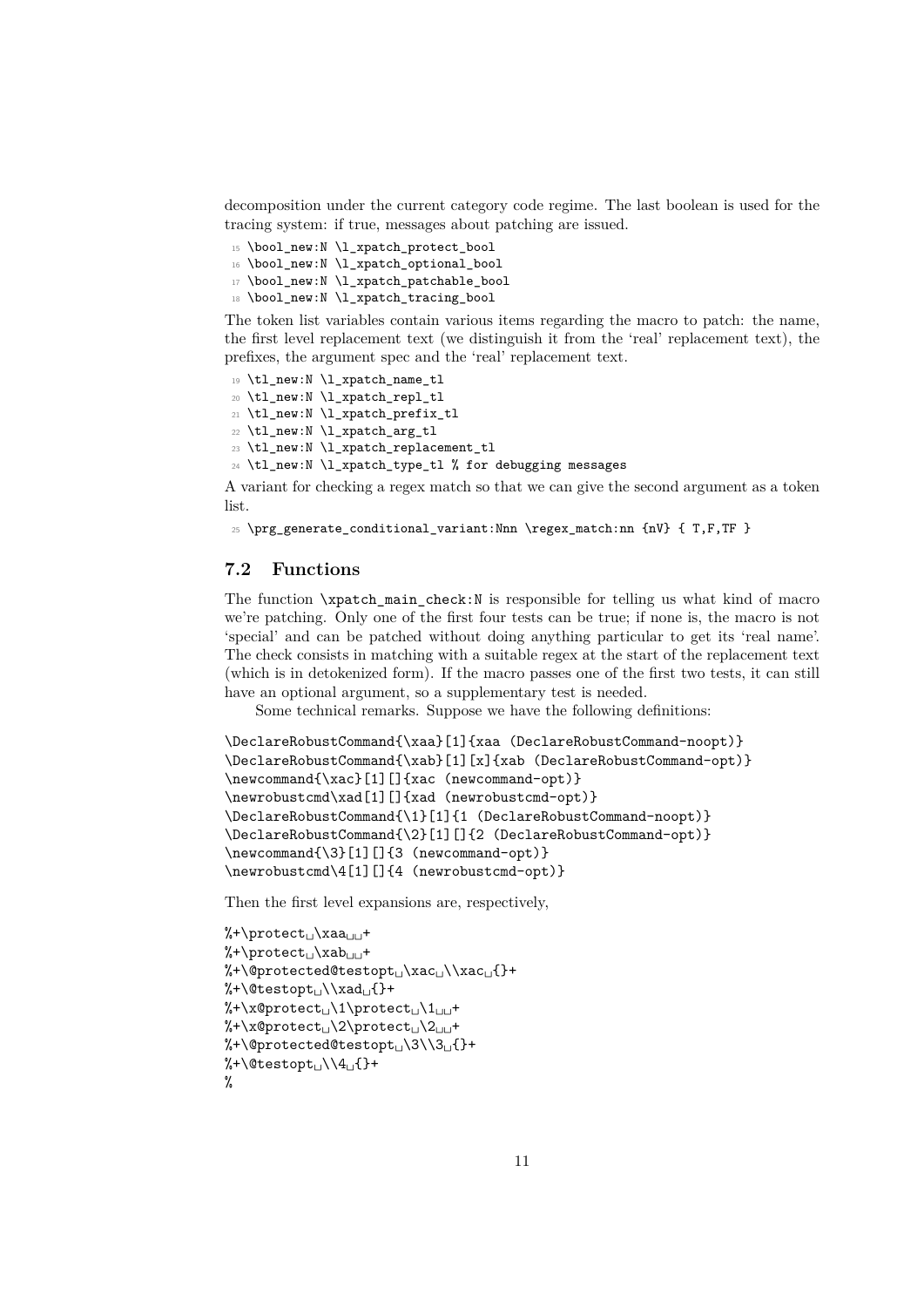where the + is used to delimit the expansions and show the spaces. Remember that \show always adds a space after a control word, but not after a control symbol such as  $\1$ . However, in lines 5 and 6,  $\1_\sqcup$  is not a control symbol any more. So we have to take care of \protect, \x@protect, \@protected@testopt and \@testopt. But it's not simply sufficient to check for the presence of such a token at the start of the replacement text, or we'll be confused by macros such as \linebreak, whose replacement text starts with **\@testopt.** So we'll check also for the presence of the subsequent tokens, that depend on the macro's name. If the macro is recognized to have an optional argument, its default value is stored in \tl\_xpatch\_repl\_tl (that we wouldn't use any more) to be shown by \xshowcmd\* or when the tracing system is active: we throw away everything except what's contained between the final pair of braces.

```
26 \cs_new_protected:Npn \xpatch_main_check:N #1
27 {
28 \bool_set_false:N \l_xpatch_protect_bool
29 \bool_set_false:N \l_xpatch_optional_bool
30 \tl_set:Nf \l_xpatch_name_tl { \cs_to_str:N #1 }
31 \tl_set:Nf \l_xpatch_repl_tl { \cs_replacement_spec:N #1 }
32 \tl_clear:N \l_xpatch_type_tl
33 \regex_match:nVT % \DeclareRobustCommand<control word>
34 {^\\protect\ \\\u{l_xpatch_name_tl}\ \ }
35 \l_xpatch_repl_tl
36 {
37 \bool_set_true:N \l_xpatch_protect_bool
38 \tl_put_right:Nx \l_xpatch_name_tl { \c_space_tl }
39 \tl_set:Nn \l_xpatch_type_tl { DRCw }
40 }
41 \regex_match:nVT % \DeclareRobustCommand<control symbol>
42 {^\\x@protect\\\\u{l_xpatch_name_tl}\\}
43 \l_xpatch_repl_tl
44 {
45 \bool_set_true:N \l_xpatch_protect_bool
46 \tl_put_right:Nx \l_xpatch_name_tl { \c_space_tl }
47 \tl_set:Nn \l_xpatch_type_tl { DRCs }
48 }
49 \regex_match:nVT % \newcommand<control word> with opt arg
50 {^\\@protected@testopt\ \\\u{l_xpatch_name_tl}\ \\\\}
51 \l_xpatch_repl_tl
52 \frac{1}{2}53 \bool_set_true:N \l_xpatch_optional_bool
54 \tl_put_left:Nx \l_xpatch_name_tl { \c_backslash_str }
55 \tl_set:Nn \l_xpatch_type_tl { ncw+o }
56 }
57 \regex_match:nVT % \newcommand<control symbol> with opt arg
58 \{\hat{\otimes}_{58} {\{\hat{\otimes}_{58} {\{\hat{\otimes}_{58} {\\\\\}
59 \l_xpatch_repl_tl
60 {
61 \bool_set_true:N \l_xpatch_optional_bool
62 \tl_put_left:Nx \l_xpatch_name_tl { \c_backslash_str }
63 \tl_set:Nn \l_xpatch_type_tl { ncs+o }
64 }
65 \regex_match:nVT % \newrobustcmd<any cs> with opt arg
66 {^\\@testopt\ \\\\\u{l_xpatch_name_tl}}
67 \l_xpatch_repl_tl
```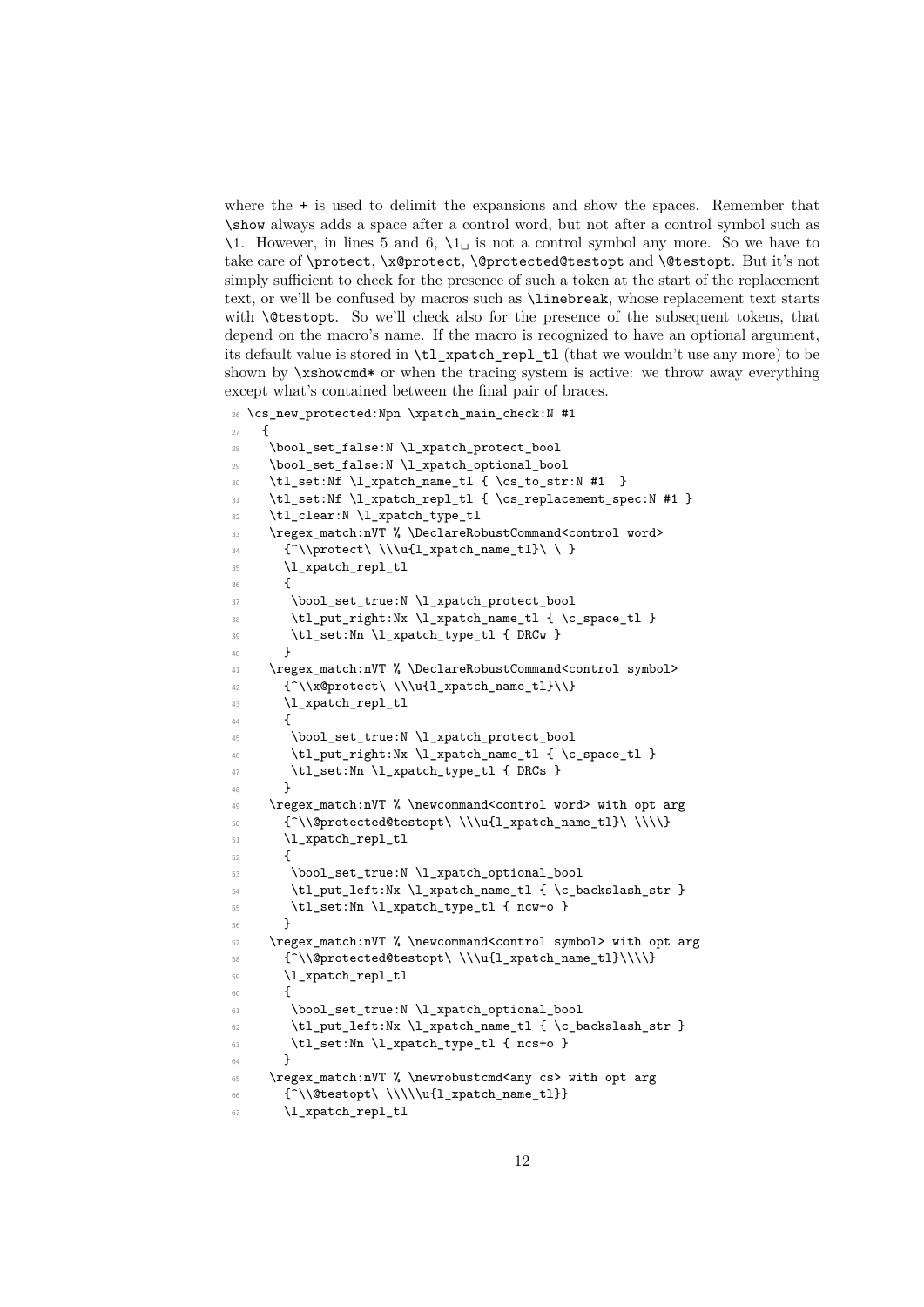```
68 {
69 \bool_set_true:N \l_xpatch_optional_bool
70 \tl_put_left:Nx \l_xpatch_name_tl { \c_backslash_str }
71 \tl_set:Nn \l_xpatch_type_tl { nrc+o }
72 }
73 \bool_if:NT \l_xpatch_protect_bool
74 {
75 \tilde{\text{1}\xp}76 { \exp_after:wN \cs_replacement_spec:N
77 \csc w \lvert \lvert x \frac{\tanh\max_t l}{\cs{cm}}.
78 \regex_match:nVT % \DeclareRobustCommand<any cs> with opt arg
79 {^\\@protected@testopt\ \\\u{l_xpatch_name_tl}\ \\\\}
80 \l_xpatch_repl_tl
81 \qquad \qquad82 \bool_set_true:N \l_xpatch_optional_bool
83 \tl_put_left:Nx \l_xpatch_name_tl { \c_backslash_str }
84 \tl_put_right:Nn \l_xpatch_type_tl { +o }
85 }
86 }
87 \bool_if:NT \l_xpatch_optional_bool
88 {
89 \regex_replace_once:nnN { .*? \{ (.*) \} \Z } { \1 }
90 \l_xpatch_repl_tl
\overline{91} }
92 }
```
<span id="page-12-25"></span><span id="page-12-17"></span><span id="page-12-16"></span><span id="page-12-6"></span><span id="page-12-3"></span><span id="page-12-1"></span>We use the information gathered with  $\xpatch\_main\_check:N$  to perform the patch; the macro to patch is  $\#2$ , the function to execute is  $\#1$ ; in case the macro's name is misspelled, the following arguments will be ignored because they have already been absorbed. The main function is \xpatch\_main\_four:NNnnnn, where the four refers to the number of braced arguments for the patch and regexpatch type macros; we define also a three function for preto and appto macros, and a zero function for the show macros. We also define the variants taking a name as their second argument.

```
93 \cs_new_protected:Npn \xpatch_main_four:NNnnnn #1 #2 #3 #4 #5 #6
94 \frac{1}{2}95 \cs_if_exist:NTF #2
96 {
97 \xpatch_main_check:N #2
98 \bool_if:NT \l_xpatch_tracing_bool
99 { \xpatch_message_cstype:N #2 }
100 \exp_after:wN #1 \cs:w \l_xpatch_name_tl \cs_end: {#3}{#4}{#5}{#6}
101 }
102 \qquad \qquad103 \iow_term:x
104 {
105 xpatch~message: ^^J
106 '\token_to_str:N #2'~is~undefined;
107 I'll~ignore~the~request.
108 }
\begin{array}{ccc} 109 & & \ & 110 & & \end{array}110 }
111 \cs_new_protected:Npn \xpatch_main_three:NNnnn #1 #2 #3 #4 #5
112 \frac{f}{f}113 \xpatch_main_four:NNnnnn #1 #2 { #3 } { #4 } { #5 } { }
```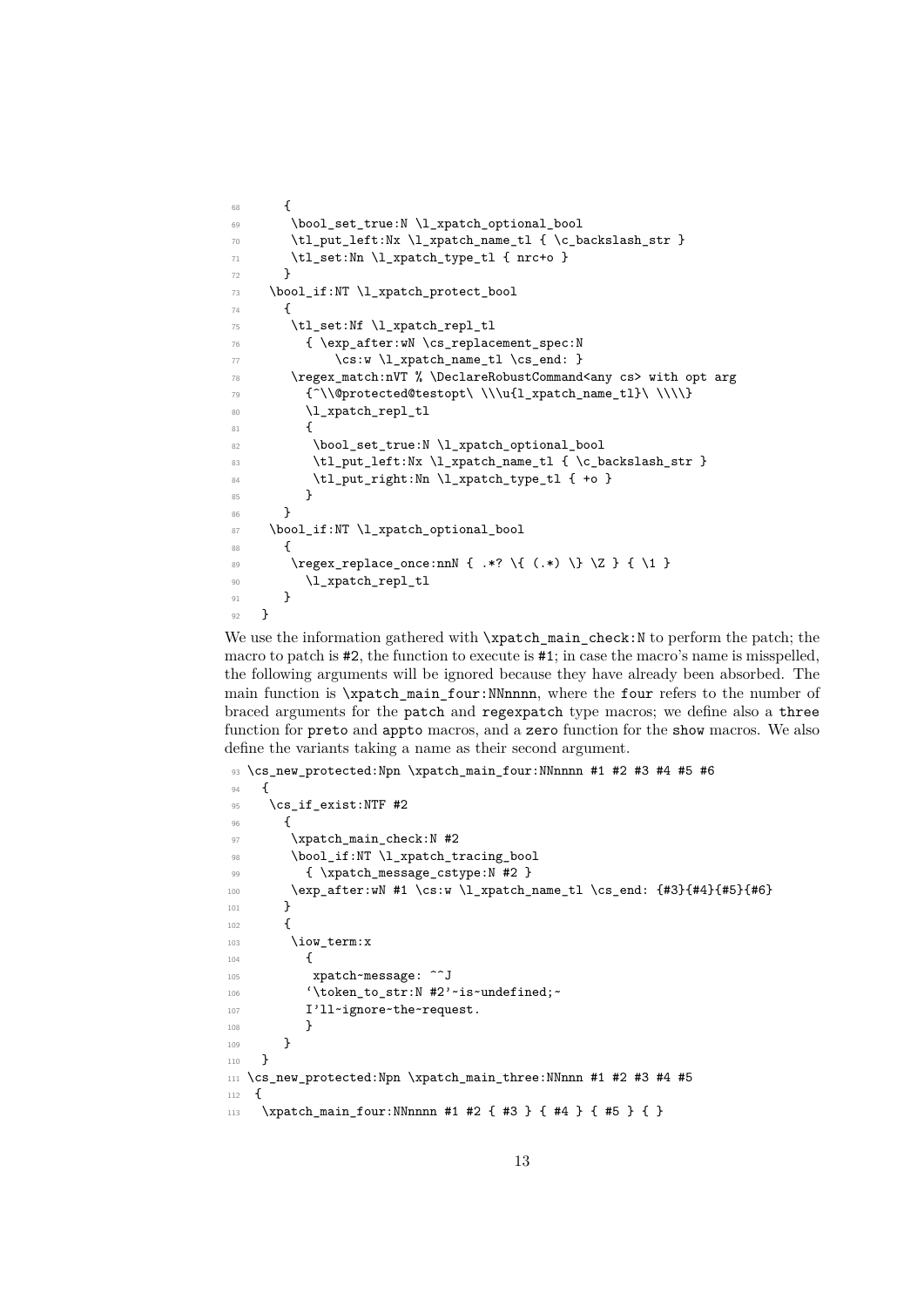```
114 - 3115 \cs_new_protected:Npn \xpatch_main_zero:NN #1 #2
116 {
117 \xpatch_main_four:NNnnnn #1 #2 { } { } { } { }
118 }
119 \cs_generate_variant:Nn \xpatch_main_zero:NN {Nc}
120 \cs_generate_variant:Nn \xpatch_main_three:NNnnn {Nc}
121 \cs_generate_variant:Nn \xpatch_main_four:NNnnnn {Nc}
```
<span id="page-13-4"></span><span id="page-13-3"></span><span id="page-13-2"></span>Now we define the patching functions. We get all the parts in which a macro can be split: prefixes, parameter text and replacement text; the name is already available. The token lists \l\_xpatch\_X\_tl will contain the prefix or parameter text or replacement text of #1 first in 'detokenized' and then in 'tokenized' form.

```
122 \cs_new_protected:Npn \xpatch_get_all:N #1
123 \frac{123}{2}124 \tl_set:Nf \l_xpatch_prefix_tl { \cs_prefix_spec:N #1 }
\verb|125| + \verb|t_set_rescan:Nnx \l1_xpatch_prefix_t1 { } \l1_xpatch_prefix_t1126 \tl_set:Nf \l_xpatch_arg_tl { \cs_argument_spec:N #1 }
127 \tl_set_rescan:Nnx \l_xpatch_arg_tl { } \l_xpatch_arg_tl
128 \tl_set:Nf \l_xpatch_replacement_tl { \cs_replacement_spec:N #1 }
129 \tl_set_rescan:Nnx \l_xpatch_replacement_tl { } \l_xpatch_replacement_tl
130 }
```
<span id="page-13-20"></span><span id="page-13-19"></span><span id="page-13-12"></span>After possible modifications to the replacement text, we can call  $\zeta$ rebuild:N to redo the definition of #1; we can also use it for checking if #1 is patchable. Of course we need to use \tex\_def:D at this point. Apologies to the developers of LATEX3 that recommend never using :D functions.

```
131 \cs_new_protected:Npn \xpatch_rebuild:N #1
132 \frac{f}{f}133 \use:x
134 \sim135 \exp_not:V \l_xpatch_prefix_tl
136 \tex_def:D % unavoidable
137 \exp_not:N #1
138 \exp_not:V \l_xpatch_arg_tl
139 { \exp_not:V \l_xpatch_replacement_tl }
140 }
141 }
```
<span id="page-13-16"></span><span id="page-13-15"></span><span id="page-13-13"></span>To check if #1 is patchable, we rebuild it as \xpatch\_tmpa:w and look whether #1 and \xpatch\_tmpa:w are the same. This is always the first thing to do, so we put \xpatch\_get\_all:N here; #1 is the macro to patch.

```
142 \cs_new_protected:Npn \xpatch_check_patchable:N #1
143 \, \text{f}144 \cs if exist:NTF #1
145 f
146 \xpatch_get_all:N #1
147 \xpatch_rebuild:N \xpatch_tmpa:w
148 \cs_if_eq:NNTF #1 \xpatch_tmpa:w
149 \left\{ \begin{array}{c} 149 & 1 \end{array} \right\}150 \bool_set_true:N \l_xpatch_patchable_bool
151 \xpatch_message:n
152 \left\{ \begin{array}{c} \end{array} \right\}153 Macro '\token_to_str:N #1'~is~patchable
154 }
```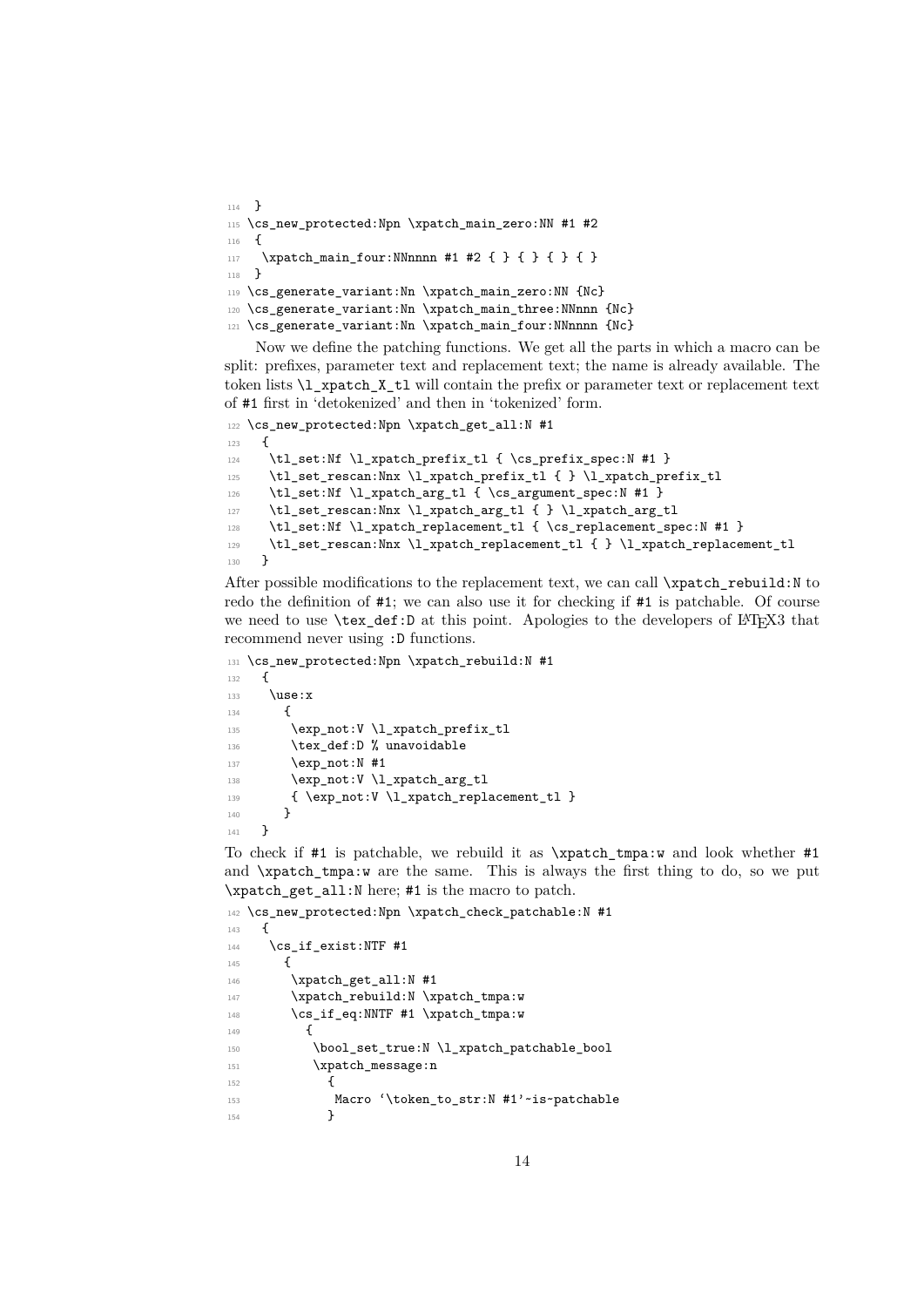```
155 }
156 \{157 \bool_set_false:N \l_xpatch_patchable_bool
158 \xpatch_message:n
159 \left\{ \begin{array}{c} \end{array} \right\}160 Macro '\token_to_str:N #1'~is~NOT~patchable\\
161 (Check~if~it~contains~'@'~commands)
162 }
163 }
164 }
165 \frac{1}{2}166 \bool_set_false:N \l_xpatch_patchable_bool
167 \xpatch_message:n
168 {
169 Macro '\token_to_str:N #1'~doesn't~exist.
170 }
171 }
172 }
```
<span id="page-14-13"></span><span id="page-14-9"></span><span id="page-14-4"></span>Defining the internal versions of \xpretocmd and \xapptocmd is easy: we check if the command is patchable and, if so, we prepend or append the second argument to the replacement text and rebuild the macro, then we execute the *(success*) code. If the patch isn't possible we just execute the *{failure}* code.

```
173 \cs_new_protected:Npn \xpatch_pretocmd:Nnnn #1 #2 #3 #4
174 {
175 \xpatch_check_patchable:N #1
176 \bool_if:NTF \l_xpatch_patchable_bool
177 \overline{f}178 \tl_put_left:Nn \l_xpatch_replacement_tl { #2 }
179 \xpatch_rebuild:N #1
180 #3
181 }
182 {
183 #4
184 }
185 }
186 \cs_new_protected:Npn \xpatch_apptocmd:Nnnn #1 #2 #3 #4
187 {
188 \xpatch_check_patchable:N #1
189 \bool_if:NTF \l_xpatch_patchable_bool
190 \qquad \qquad191 \tl_put_right:Nn \l_xpatch_replacement_tl { #2 }
192 \xpatch_rebuild:N #1
193 #3
194 }
195 {
196 #4
197 }
198 }
```
<span id="page-14-15"></span><span id="page-14-11"></span><span id="page-14-8"></span><span id="page-14-2"></span>Substituting tokens in the replacement text is a bit harder, but not conceptually different. First the internal version of \regexpatchcmd(\*): check if #1 is patchable, do the replacement if possible; beware that characters in the replacement string are of category 12 by default. We use \regex\_replace\_all:nnNTF and \regex\_replace\_once:nnNTF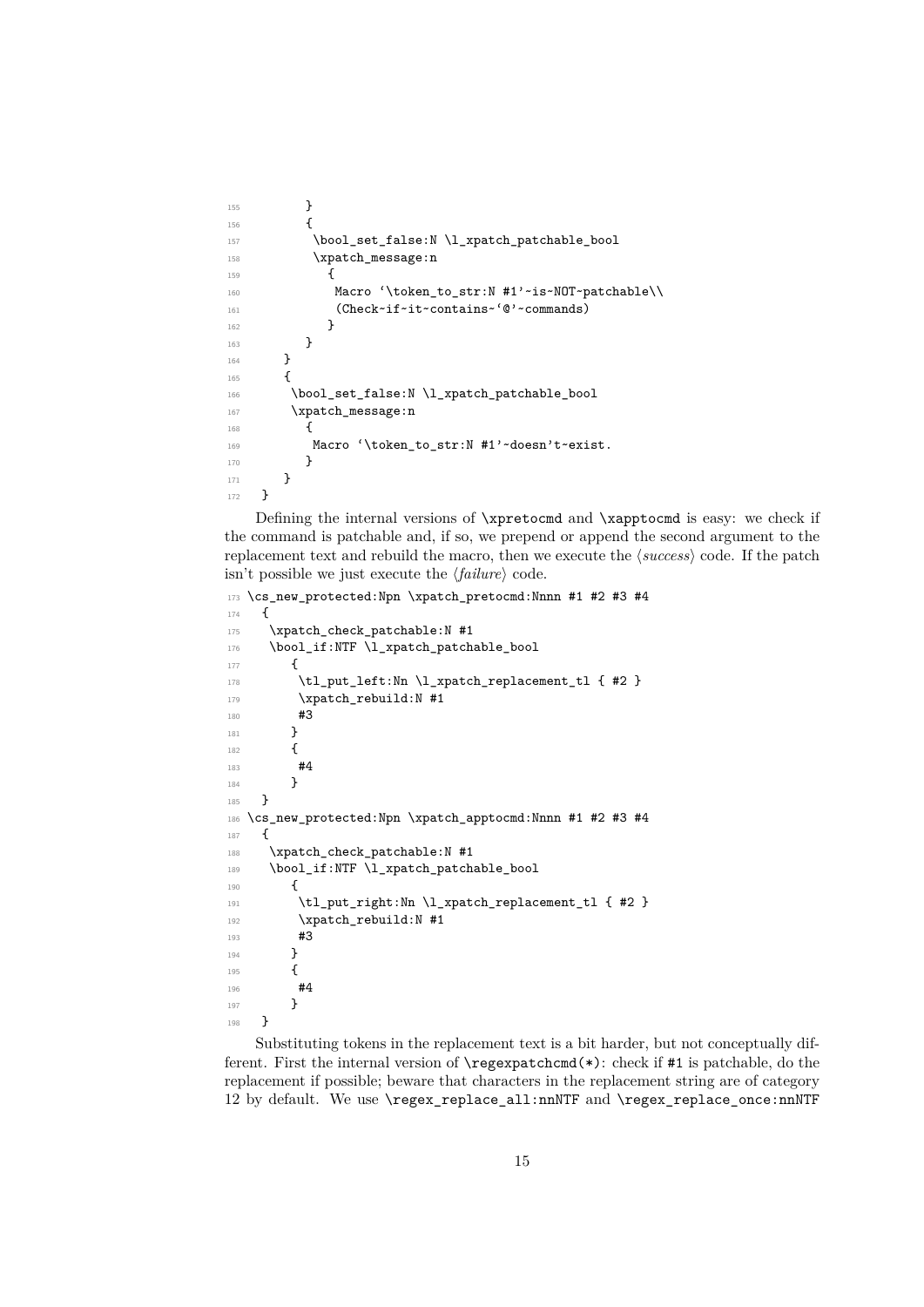<span id="page-15-24"></span>in order to pass correctly the success or failure arguments.

```
199 \cs_new_protected:Npn \xpatch_regexpatchcmd_all:Nnnnn #1 #2 #3 #4 #5
200 - 5201 \xpatch_check_patchable:N #1
202 \bool_if:NTF \l_xpatch_patchable_bool
203 {
204 \regex_replace_all:nnNTF { #2 } { #3 } \l_xpatch_replacement_tl
205 { \xpatch_rebuild:N #1 #4 }
206 { #5 }
207 }
208 {
\begin{array}{ccc}\n & & \text{#5} \\
 & & \text{ } \\
\text{210} & & \text{ } \\
\end{array}210211 }
212 \cs_new_protected:Npn \xpatch_regexpatchcmd_once:Nnnnn #1 #2 #3 #4 #5
213 {
214 \xpatch_check_patchable:N #1
215 \bool_if:NTF \l_xpatch_patchable_bool
216 {
217 \regex_replace_once:nnNTF { #2 } { #3 } \l_xpatch_replacement_tl
218 { \xpatch_rebuild:N #1 #4 }
219 { #5 }
220 }
221 \{222 #5
223 }
224 }
```
<span id="page-15-21"></span><span id="page-15-17"></span><span id="page-15-9"></span><span id="page-15-1"></span>Thanks to the features of l3regex, we can also implement directly the analog of \patchcmd, but also with a 'replace all' version.

```
225 \cs_new_protected:Npn \xpatch_patchcmd_once:Nnnnn #1 #2 #3 #4 #5
226 {
227 \xpatch_check_patchable:N #1
228 \bool_if:NTF \l_xpatch_patchable_bool
229 \uparrow230 \tl_set:Nn \l_tmpa_tl { #2 }
231 \tl_set:Nn \l_tmpb_tl { #3 }
232 \regex_replace_once:nnNTF
233 { \u{l_tmpa_tl} }
234 { \u{l_tmpb_tl} }
235 \l_xpatch_replacement_tl
236 { \xpatch_rebuild:N #1 #4 }
237 { #5 }
238 }
239 {
240 #5
241 }
242 }
243 \cs_new_protected:Npn \xpatch_patchcmd_all:Nnnnn #1 #2 #3 #4 #5
244 {
245 \xpatch_check_patchable:N #1
246 \bool_if:NTF \l_xpatch_patchable_bool
247 \uparrow248 \tl_set:Nn \l_tmpa_tl { #2 }
```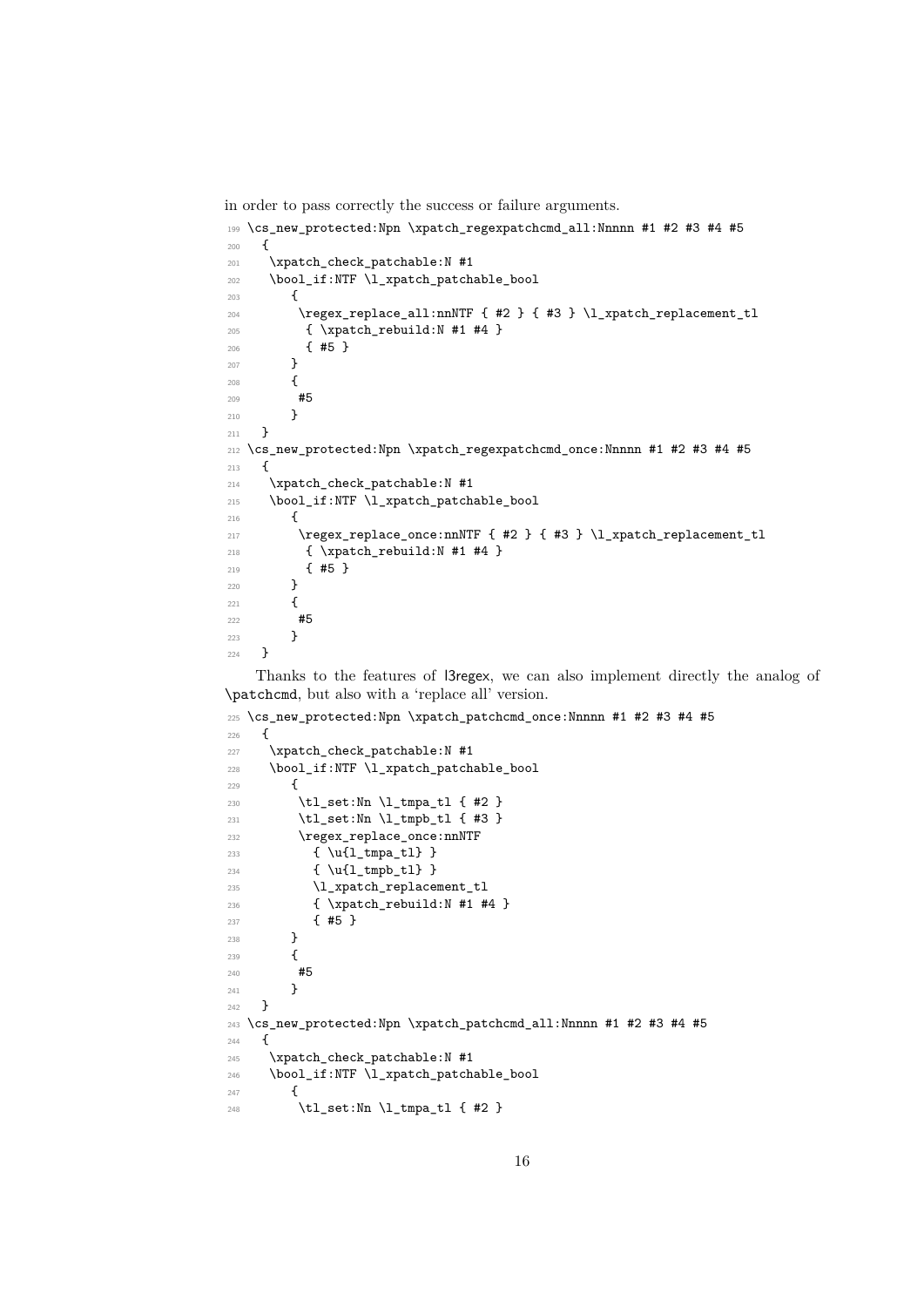```
249 \tl_set:Nn \l_tmpb_tl { #3 }
250 \regex_replace_all:nnNTF
251 { \u{l_tmpa_tl} }
252 { \u{l_tmpb_tl} }
253 \l_xpatch_replacement_tl
254 { \xpatch_rebuild:N #1 #4 }
255 { #5 }
256 }
257 {
258 #5
259 }
260 }
   Now the tracing system.
261 \cs_new_protected:Npn \xpatch_message:n #1
262 \sim f
263 \bool_if:NT \l_xpatch_tracing_bool
264 {
265 \iow_term:x { xpatch~message ^^J ~ #1 }<br>266 }
266<br>267 }
267 }
268 \cs_new:Npn \xpatch_message_cstype:N #1
269 \sim270 \str_case:onF { \l_xpatch_type_tl }
271 {
272 { DRCw } {
273 \xpatch_message:n
274 \left\{ \begin{array}{c} \end{array} \right.275 '\token_to_str:N #1'~is~a~control~word~defined~
276 with~\token_to_str:N \DeclareRobustCommand
277 }278 }
279 \{ DRCw + o \}280 \xpatch_message:n
281 \qquad \qquad \textbf{1}282 '\token_to_str:N #1'~is~a~control~word~defined~
283 with~'\token_to_str:N \DeclareRobustCommand'~
284 and~a~default~optional~argument~'\l_xpatch_repl_tl'
285 }
286 }
287 { DRCs } {
288 \xpatch_message:n
289 {
290 '\token_to_str:N #1'~is~a~control~symbol~defined~
291 with~'\token to str:N \DeclareRobustCommand'
292 }
293 }
294 { DRCs+o } {
295 \xpatch_message:n
296 \qquad \qquad297 '\token_to_str:N #1'~is~a~control~symbol~defined~
298 with~'\token_to_str:N \DeclareRobustCommand'~
299 and~a~default~optional~argument~'\l_xpatch_repl_tl'
300 }301 }
```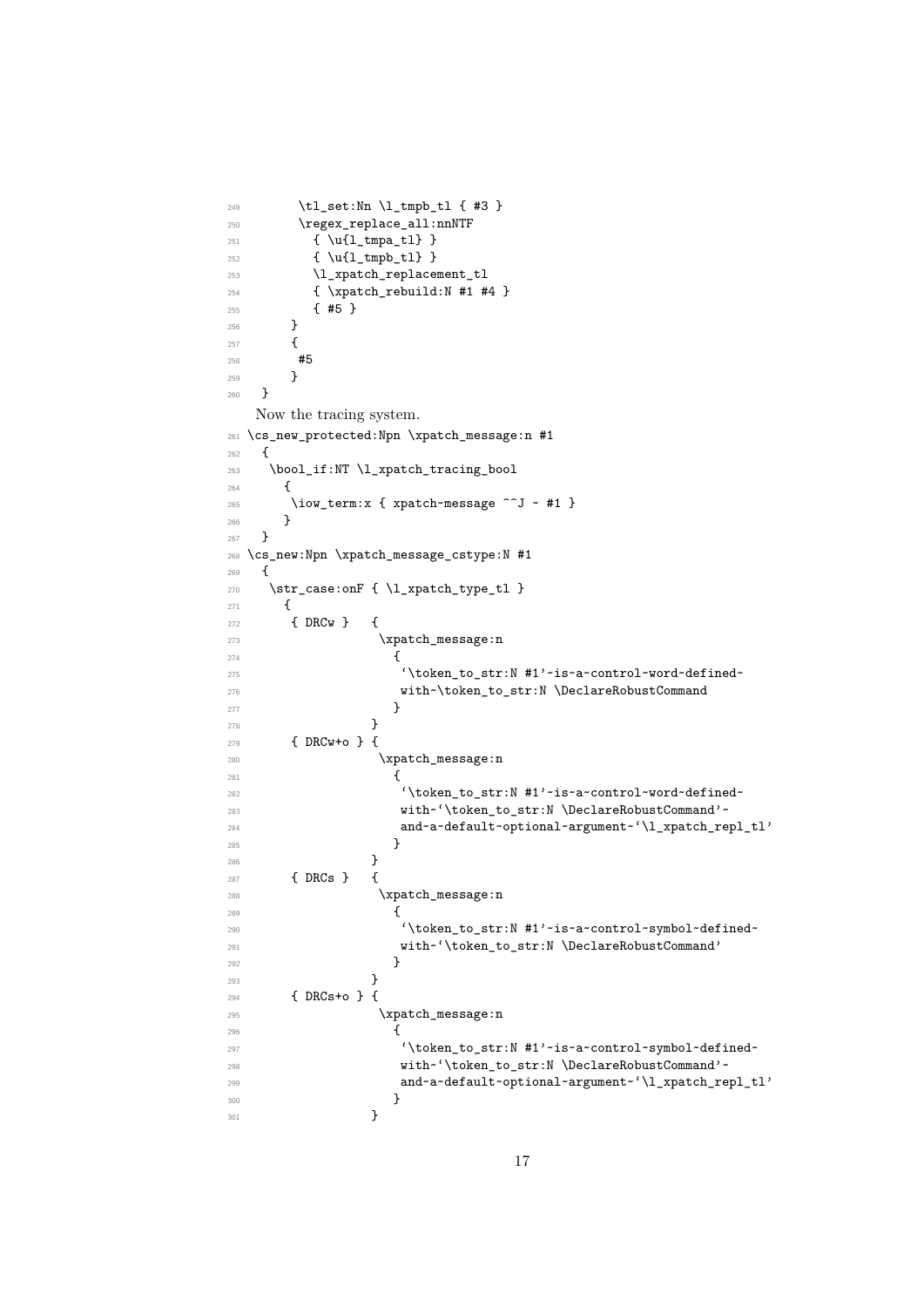```
302 { ncw+o } {
303 \xpatch_message:n
304 \left\{305 '\token_to_str:N #1'~is~a~control~word~defined~
306 with~'\token_to_str:N \newcommand'~
307 and~a~default~optional~argument~'\l_xpatch_repl_tl'
308 }
309 }
310 { ncs+o } {
311 \xpatch_message:n
312 \left\{ \begin{array}{c} \end{array} \right.313 \token_to_str:N #1'~is~a~control~symbol~defined~
314 with~'\token_to_str:N \newcommand'~
315 and~a~default~optional~argument~'\l_xpatch_repl_tl'
316 }317 }
318 { nrc+o } {
319 \xpatch_message:n
320321 '\token_to_str:N #1'~is~a~control~sequence~defined~
322 with~'\token_to_str:N \newrobustcmd'~
323 and~a~default~optional~argument~'\l_xpatch_repl_tl'
324 }
325 }
326 }
327 {
328 \xpatch_message:n
329 {
330 '\token_to_str:N #1'~is~not~especially~defined
331 }
332 }
333 }
```
### <span id="page-17-22"></span><span id="page-17-19"></span><span id="page-17-18"></span><span id="page-17-14"></span><span id="page-17-13"></span><span id="page-17-10"></span>**7.3 The user level functions**

Here are the functions for patching usual macros; the \*-variants for \xpatchcmd and \regexpatchcmd do a 'replace all'. All arguments are declared 'long' with +m because we may need \par in them.

```
334 \NewDocumentCommand{\xshowcmd} { s +m }
335 {
336 \IfBooleanT{#1}
337 {
338 \group_begin:
339 \bool_set_true:N \l_xpatch_tracing_bool
340 }
341 \xpatch_main_zero:NN \cs_show:N #2
342 \IfBooleanT{#1}
343 {
344 \group_end:
345 }
346 }
347 \NewDocumentCommand{\xpretocmd}{ +m +m +m +m }
348 { \xpatch_main_three:NNnnn \xpatch_pretocmd:Nnnn #1 {#2} {#3} {#4} }
```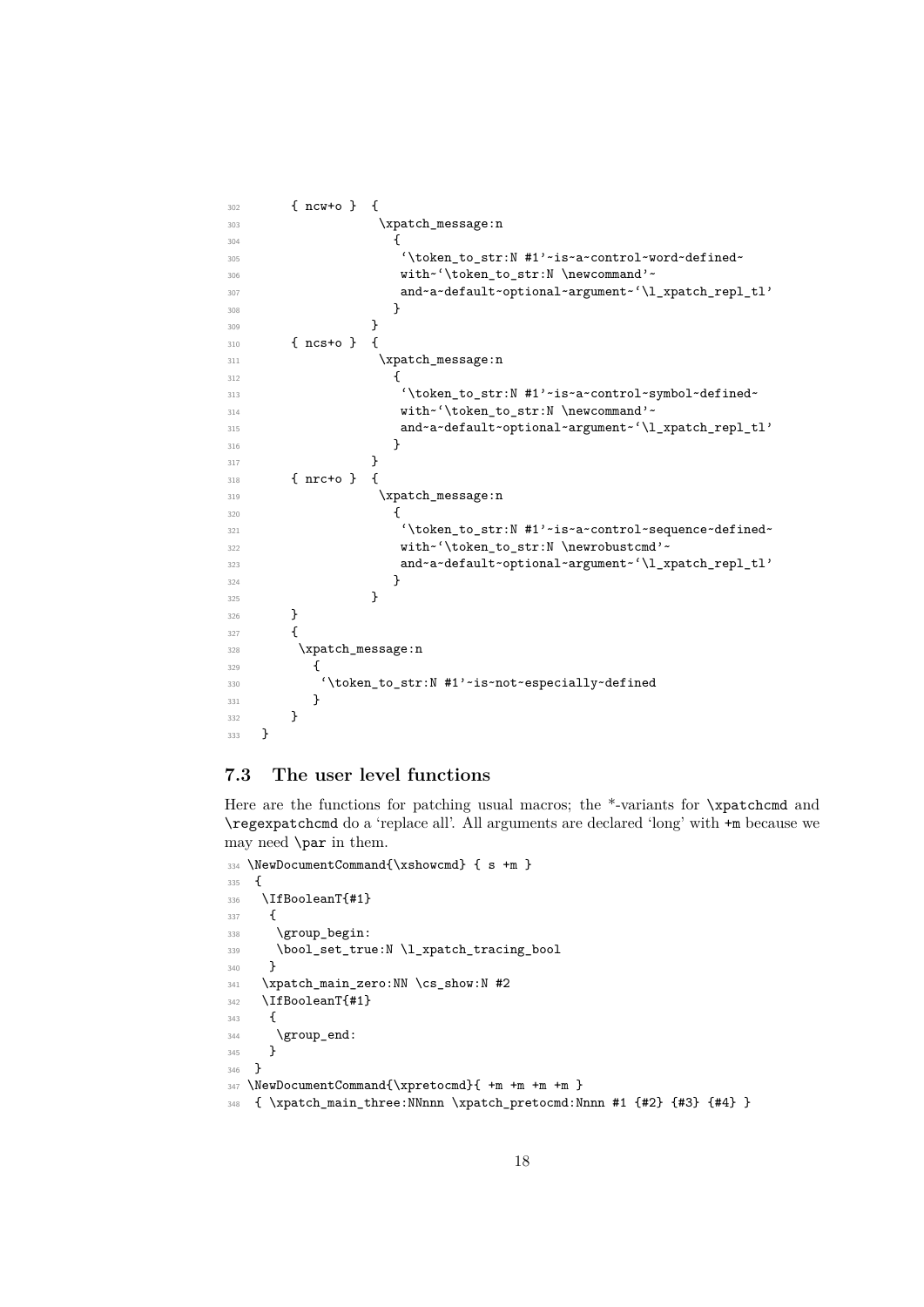```
349 \NewDocumentCommand{\xapptocmd}{ +m +m +m +m }
350 { \xpatch_main_three:NNnnn \xpatch_apptocmd:Nnnn #1 {#2} {#3} {#4} }
351 \NewDocumentCommand{\regexpatchcmd}{ s +m +m +m +m +m }
352 {
353 \IfBooleanTF{#1}
354 { \xpatch_main_four:NNnnnn \xpatch_regexpatchcmd_all:Nnnnn #2 {#3}{#4}{#5}{#6} }
355 { \xpatch_main_four:NNnnnn \xpatch_regexpatchcmd_once:Nnnnn #2 {#3}{#4}{#5}{#6} }
356 }
357 \NewDocumentCommand{\xpatchcmd}{ s +m +m +m +m +m }
358 {
359 \IfBooleanTF{#1}
360 { \xpatch_main_four:NNnnnn \xpatch_patchcmd_all:Nnnnn #2 {#3}{#4}{#5}{#6} }
361 { \xpatch_main_four:NNnnnn \xpatch_patchcmd_once:Nnnnn #2 {#3}{#4}{#5}{#6} }
362 }
```
<span id="page-18-26"></span><span id="page-18-25"></span><span id="page-18-11"></span><span id="page-18-7"></span>The functions for patching biblatex related macros that are given by name and we'll use the already defined variants.

```
363 \NewDocumentCommand{\xshowbibmacro} { s +m }
364 {
365 \IfBooleanT{#1}
366 \sqrt{2}367 \group_begin:
368 \bool_set_true:N \l_xpatch_tracing_bool
369 }
370 \xpatch main zero:Nc \cs show:N { abx@macro@ \tl to str:n {#2} }
371 \IfBooleanT{#1}
372 \frac{1}{2}373 \group_end:
374 }
375 }
376 \NewDocumentCommand{\xpretobibmacro} { +m +m +m +m }
277 {
378 \xpatch_main_three:Ncnnn \xpatch_pretocmd:Nnnn
379 { abx@macro@ \tl_to_str:n {#1} } {#2}{#3}{#4}
380 }
381 \NewDocumentCommand{\xapptobibmacro} { +m +m +m +m }
382 {
383 \xpatch_main_three:Ncnnn \xpatch_apptocmd:Nnnn
384 { abx@macro@ \tl_to_str:n {#1} } {#2}{#3}{#4}
385 }
386 \NewDocumentCommand{\xpatchbibmacro} { s +m +m +m +m +m }
307 {
388 \IfBooleanTF{#1}
389 {
390 \xpatch_main_four:Ncnnnn \xpatch_patchcmd_all:Nnnnn
391 { abx@macro@ \tl_to_str:n {#2} } {#3}{#4}{#5}{#6}
392 }
393 {
394 \xpatch_main_four:Ncnnnn \xpatch_patchcmd_once:Nnnnn
395 { abx@macro@ \tl_to_str:n {#2} } {#3}{#4}{#5}{#6}
396 }
397 }
398 \NewDocumentCommand{\regexpatchbibmacro} { s +m +m +m +m +m }
399 {
```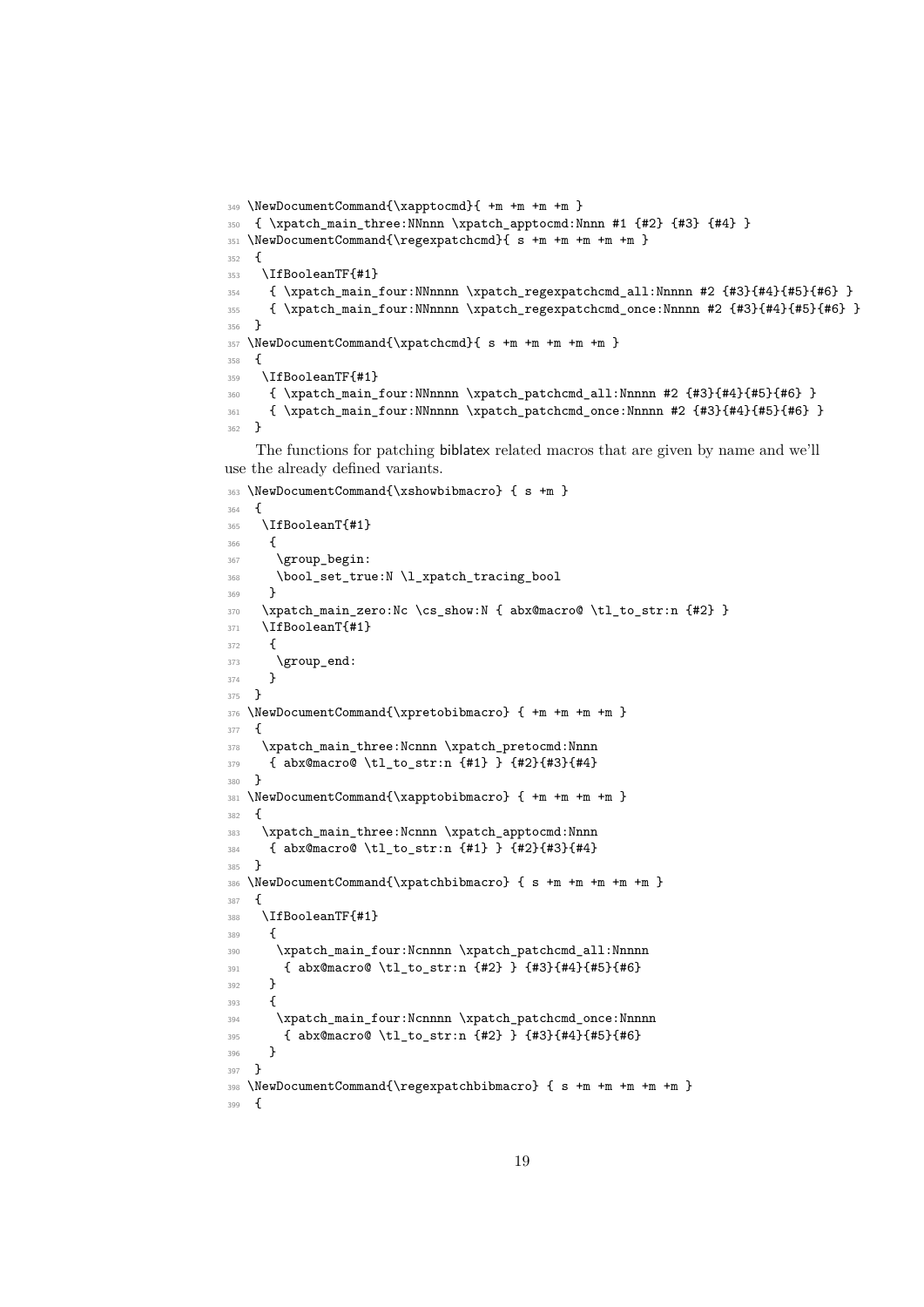```
400 \IfBooleanTF{#1}
401 {
402 \xpatch_main_four:Ncnnnn \xpatch_regexpatchcmd_all:Nnnnn
403 { abx@macro@ \tl_to_str:n {#2} } {#3}{#4}{#5}{#6}
404 }
405 {
406 \xpatch_main_four:Ncnnnn \xpatch_regexpatchcmd_once:Nnnnn
407 { abx@macro@ \tl_to_str:n {#2} } {#3}{#4}{#5}{#6}
408 }
409 }
410 \NewDocumentCommand{\xshowbibdriver} { s +m }
411 \sim412 \IfBooleanT{#1}
413 {
414 \group_begin:
415 \bool_set_true:N \l_xpatch_tracing_bool
416 }
417 \xpatch_main_zero:Nc \cs_show:N { blx@bbx@#2 }
418 \IfBooleanT{#1}
419 {
420 \group_end:
421 - 7422 }
423 \NewDocumentCommand{\xpretobibdriver} { +m +m +m +m }
424 { \exp_args:Nc \xpatch_pretocmd:Nnnn {blx@bbx@#1} {#2}{#3}{#4} }
425 \NewDocumentCommand{\xapptobibdriver} { +m +m +m +m }
426 { \exp_args:Nc \xpatch_apptocmd:Nnnn {blx@bbx@#1} {#2}{#3}{#4} }
427 \NewDocumentCommand{\xpatchbibdriver} { s +m +m +m +m +m }
428 {
429 \IfBooleanTF{#1}
430 { \exp_args:Nc \xpatch_patchcmd_all:Nnnnn {blx@bbx@#2} {#3}{#4}{#5}{#6} }
431 { \exp_args:Nc \xpatch_patchcmd_once:Nnnnn {blx@bbx@#2} {#3}{#4}{#5}{#6} }
432 - 3433 \NewDocumentCommand{\regexpatchbibdriver} { s +m +m +m +m +m }
434 \sim435 \IfBooleanTF{#1}
436 { \exp_args:Nc \xpatch_regexpatchcmd_all:Nnnnn {blx@bbx@#2} {#3}{#4}{#5}{#6} }
437 { \exp_args:Nc \xpatch_regexpatchcmd_once:Nnnnn {blx@bbx@#2} {#3}{#4}{#5}{#6} }
438 }
Other biblatex related macros, added by request of the maintainers.
439 \NewDocumentCommand{\xshowfieldformat} { s O{*} +m }
440 \sim441 \IfBooleanT{#1}
442 \qquad \qquad \textbf{4}443 \group begin:
444 \bool_set_true:N \l_xpatch_tracing_bool
445 }
446 \xpatch_main_zero:Nc \cs_show:N { abx@ffd@ \tl_to_str:n {#2} @ \tl_to_str:n {#3} }
447 \IfBooleanT{#1}
448 \sim449 \group_end:
450 - \lambda451 }
452 \NewDocumentCommand{\xpretofieldformat} { s O{*} +m +m +m +m }
```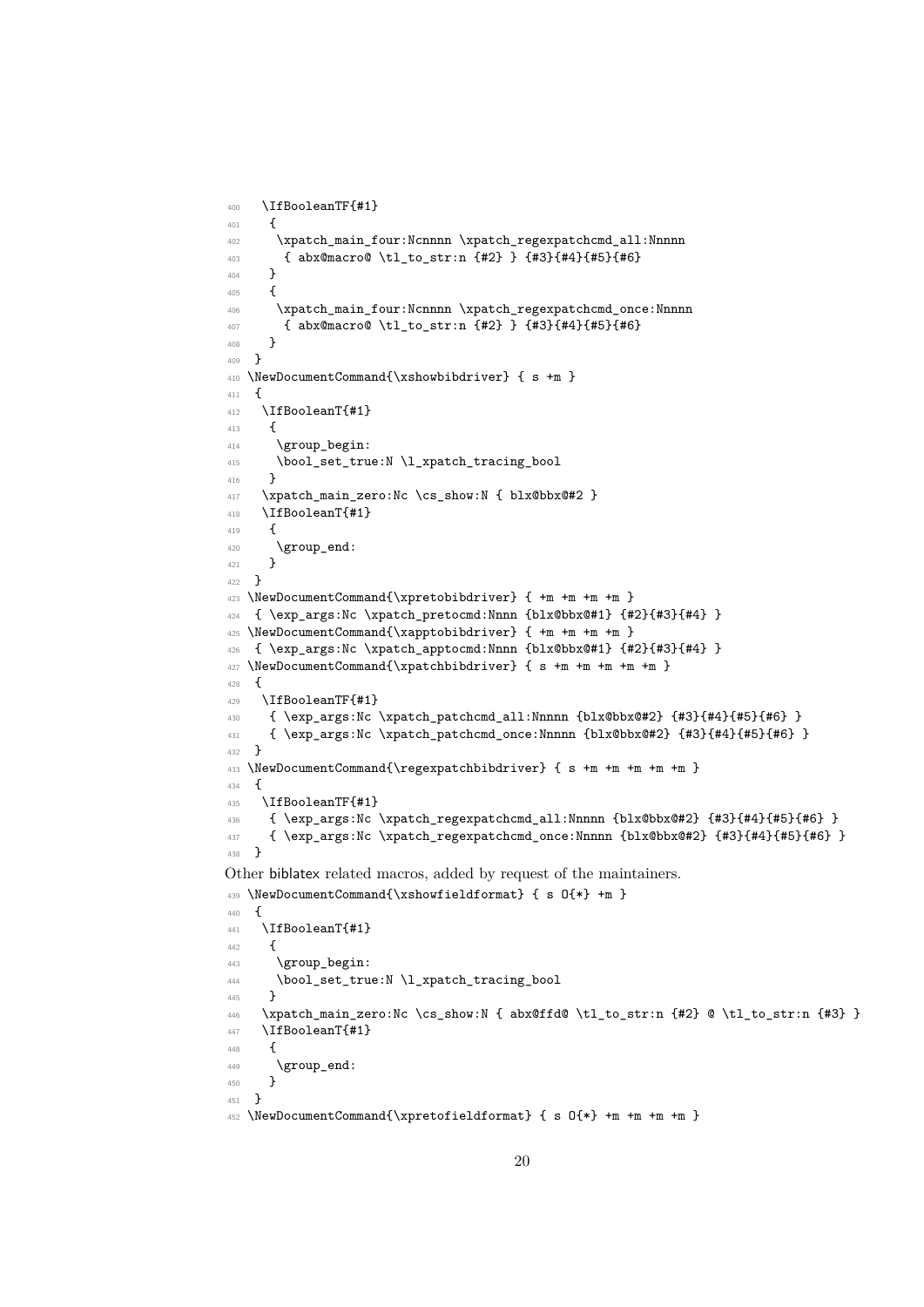```
453 {
454 \IfBooleanTF{#1}
455 {
456 \xpatch_main_three:Ncnnn \xpatch_pretocmd_all:Nnnn
457 { abx@ffd@ \tl_to_str:n {#2} @ \tl_to_str:n {#3} } {#4}{#5}{#6}
458 }
459 {
460 \xpatch_main_three:Ncnnn \xpatch_pretocmd_once:Nnnn
461 { abx@ffd@ \tl_to_str:n {#2} @ \tl_to_str:n {#3} } {#4}{#5}{#6}
462 }
463 - 3464 \NewDocumentCommand{\xapptofieldformat} { s O{*} +m +m +m +m }
465 {
466 \IfBooleanTF{#1}
467 {
468 \xpatch_main_three:Ncnnn \xpatch_apptocmd_all:Nnnn
469 { abx@ffd@ \tl_to_str:n {#2} @ \tl_to_str:n {#3} } {#4}{#5}{#6}
470 }
471 {
472 \xpatch_main_three:Ncnnn \xpatch_apptocmd_once:Nnnn
473 { abx@ffd@ \tl_to_str:n {#2} @ \tl_to_str:n {#3} } {#4}{#5}{#6}
474 }
475 }
476 \NewDocumentCommand{\xpatchfieldformat} { s O{*} +m +m +m +m }
477 \frac{1}{2}478 \IfBooleanTF{#1}
479 \left\{ \right.480 \xpatch_main_four:Ncnnnn \xpatch_patchcmd_all:Nnnnn
481 { abx@ffd@ \tl_to_str:n {#2} @ \tl_to_str:n {#3} } {#4}{#5}{#6}{#7}
482 }
483 {
484 \xpatch_main_four:Ncnnnn \xpatch_patchcmd_once:Nnnnn
485 { abx@ffd@ \tl_to_str:n {#2} @ \tl_to_str:n {#3} } {#4}{#5}{#6}{#7}
486 }
487 }
488 \NewDocumentCommand{\regexpatchfieldformat} { s O{*} +m +m +m +m +m }
489 {
490 \IfBooleanTF{#1}
491 {
492 \xpatch_main_four:Ncnnnn \xpatch_regexpatchcmd_all:Nnnnn
493 { abx@ffd@ \tl_to_str:n {#2} @ \tl_to_str:n {#3} } {#4}{#5}{#6}{#7}
494 - 7495 \overline{f}496 \xpatch_main_four:Ncnnnn \xpatch_regexpatchcmd_once:Nnnnn
497 { abx@ffd@ \tl_to_str:n {#2} @ \tl_to_str:n {#3} } {#4}{#5}{#6}{#7}
498 }
499 }
500
501 \NewDocumentCommand{\xshownameformat} { s O{*} +m }
502 {
503 \IfBooleanT{#1}
504 {
505 \group_begin:
506 \bool_set_true:N \l_xpatch_tracing_bool
```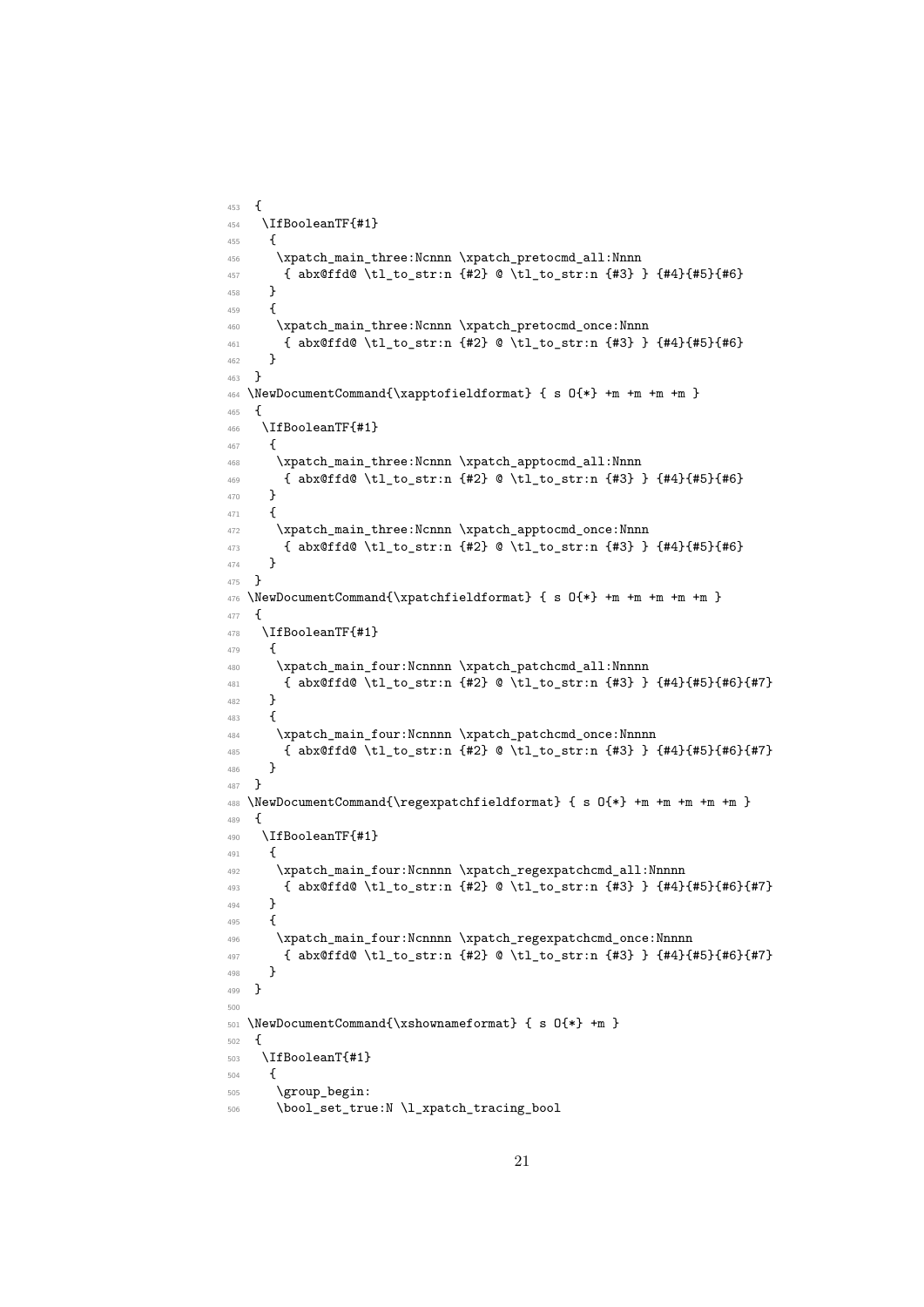```
507 - 7508 \xpatch_main_zero:Nc \cs_show:N { abx@nfd@ \tl_to_str:n {#1} @ \tl_to_str:n {#2} }
509 \IfBooleanT{#1}
510 \frac{1}{10}$511 $\big\verb|\group_and|:512 }
513 }
514 \NewDocumentCommand{\xpretonameformat} { s O{*} +m +m +m +m }
515 {
516 \IfBooleanTF{#1}
517 {
518 \xpatch_main_three:Ncnnn \xpatch_pretocmd_all:Nnnn
519 { abx@nfd@ \tl_to_str:n {#2} @ \tl_to_str:n {#3} } {#4}{#5}{#6}
520 }
521 {
522 \xpatch_main_three:Ncnnn \xpatch_pretocmd_once:Nnnn
523 { abx@nfd@ \tl_to_str:n {#2} @ \tl_to_str:n {#3} } {#4}{#5}{#6}
524 }
525 }
526 \NewDocumentCommand{\xapptonameformat} { s O{*} +m +m +m +m }
527 {
528 \IfBooleanTF{#1}
529 \sqrt{5}530 \xpatch_main_three:Ncnnn \xpatch_apptocmd_all:Nnnn
531 { abx@nfd@ \tl_to_str:n {#2} @ \tl_to_str:n {#3} } {#4}{#5}{#6}
532 }
533 {
534 \xpatch_main_three:Ncnnn \xpatch_apptocmd_once:Nnnn
535 { abx@nfd@ \tl_to_str:n {#2} @ \tl_to_str:n {#3} } {#4}{#5}{#6}
536 }
537 }
538 \NewDocumentCommand{\xpatchnameformat} { s 0{*} +m +m +m +m }
539 {
540 \IfBooleanTF{#1}
541 {
542 \xpatch_main_four:Ncnnnn \xpatch_patchcmd_all:Nnnnn
543 { abx@nfd@ \tl_to_str:n {#2} @ \tl_to_str:n {#3} } {#4}{#5}{#6}{#7}
544 }
545 {
546 \xpatch_main_four:Ncnnnn \xpatch_patchcmd_once:Nnnnn
_{547} { abx@nfd@ \tl_to_str:n {#2} @ \tl_to_str:n {#3} } {#4}{#5}{#6}{#7}
548 }
549 }
550 \NewDocumentCommand{\regexpatchnameformat} { s O{*} +m +m +m +m +m }
551 {
552 \IfBooleanTF{#1}
553 {
554 \xpatch_main_four:Ncnnnn \xpatch_regexpatchcmd_all:Nnnnn
555 { abx@nfd@ \tl_to_str:n {#2} @ \tl_to_str:n {#3} } {#4}{#5}{#6}{#7}
556 }
557 {
558 \xpatch_main_four:Ncnnnn \xpatch_regexpatchcmd_once:Nnnnn
559 { abx@nfd@ \tl_to_str:n {#2} @ \tl_to_str:n {#3} } {#4}{#5}{#6}{#7}
560 }
```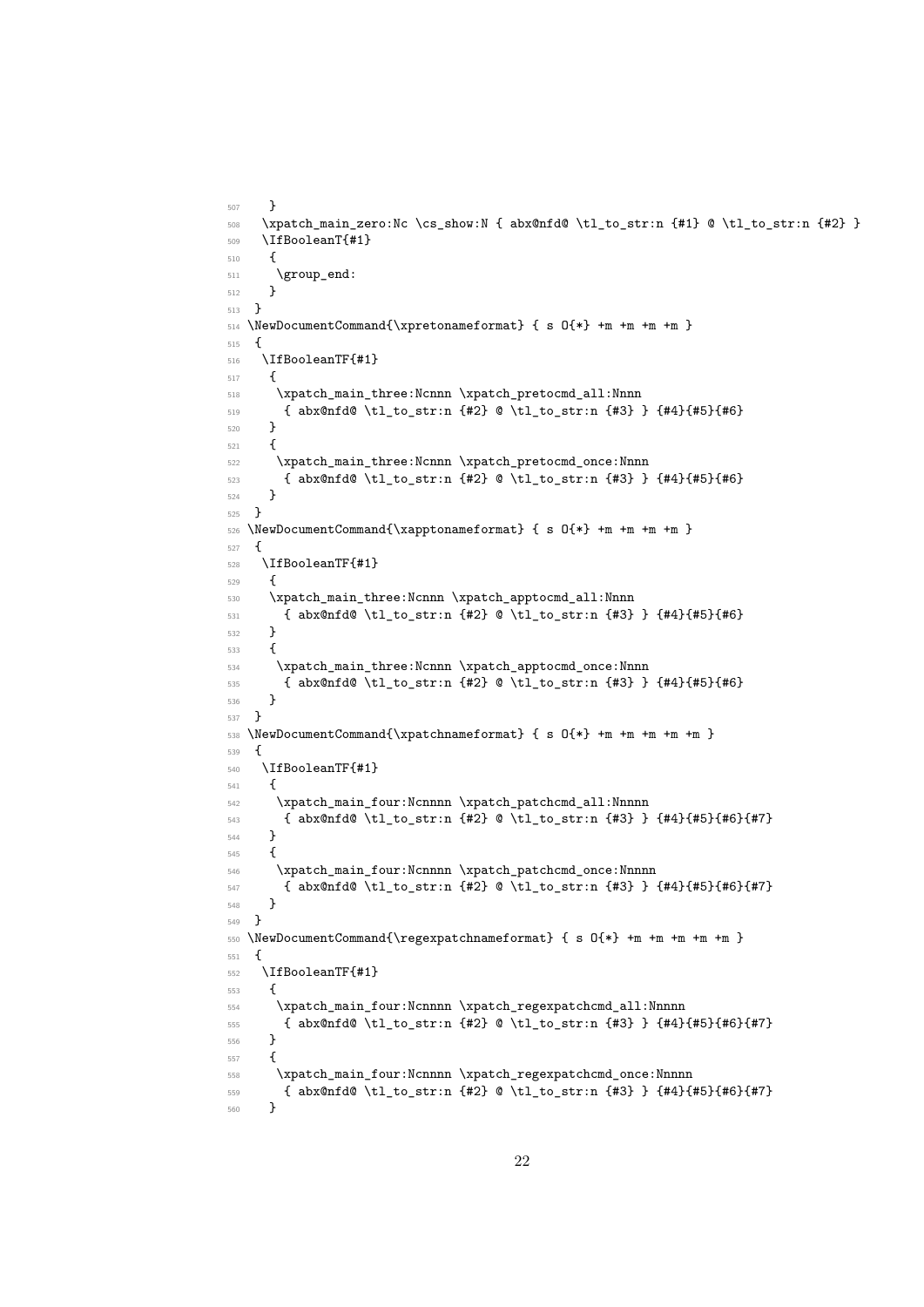```
561 }
562
563 \NewDocumentCommand{\xshowlistformat} { s O{*} +m }
564 {
565 \IfBooleanT{#1}
566 {
567 \group_begin:
568 \bool_set_true:N \l_xpatch_tracing_bool
569 }
570 \xpatch_main_zero:Nc \cs_show:N { abx@lfd@ \tl_to_str:n {#1} @ \tl_to_str:n {#2} }
571 \IfBooleanT{#1}
572 \frac{1}{2}573 \group_end:
574 }
575 }
576 \NewDocumentCommand{\xpretolistformat} { s O{*} +m +m +m +m }
577 {
578 \IfBooleanTF{#1}
579 {
580 \xpatch_main_three:Ncnnn \xpatch_pretocmd_all:Nnnn
581 { abx@lfd@ \tl_to_str:n {#2} @ \tl_to_str:n {#3} } {#4}{#5}{#6}
582 - 7583 {
584 \xpatch_main_three:Ncnnn \xpatch_pretocmd_once:Nnnn
585 { abx@lfd@ \tl_to_str:n {#2} @ \tl_to_str:n {#3} } {#4}{#5}{#6}
586 }
587 }
588 \NewDocumentCommand{\xapptolistformat} { s O{*} +m +m +m +m }
589 {
590 \IfBooleanTF{#1}
591 {
592 \xpatch_main_three:Ncnnn \xpatch_apptocmd_all:Nnnn
593 { abx@lfd@ \tl_to_str:n {#2} @ \tl_to_str:n {#3} } {#4}{#5}{#6}
594 }
595 {
596 \xpatch_main_three:Ncnnn \xpatch_apptocmd_once:Nnnn
597 { abx@lfd@ \tl_to_str:n {#2} @ \tl_to_str:n {#3} } {#4}{#5}{#6}
598 }
599 }
600 \NewDocumentCommand{\xpatchlistformat} { s O{*} +m +m +m +m +m }
601 {
602 \IfBooleanTF{#1}
603 \epsilon604 \xpatch_main_four:Ncnnnn \xpatch_patchcmd_all:Nnnnn
605 { abx@lfd@ \tl_to_str:n {#2} @ \tl_to_str:n {#3} } {#4}{#5}{#6}{#7}
606 }
607 {
608 \xpatch_main_four:Ncnnnn \xpatch_patchcmd_once:Nnnnn
609 { abx@lfd@ \tl_to_str:n {#2} @ \tl_to_str:n {#3} } {#4}{#5}{#6}{#7}
610 }
611 }
612 \NewDocumentCommand{\regexpatchlistformat} { s O{*} +m +m +m +m +m }
613 \frac{1}{2}614 \IfBooleanTF{#1}
```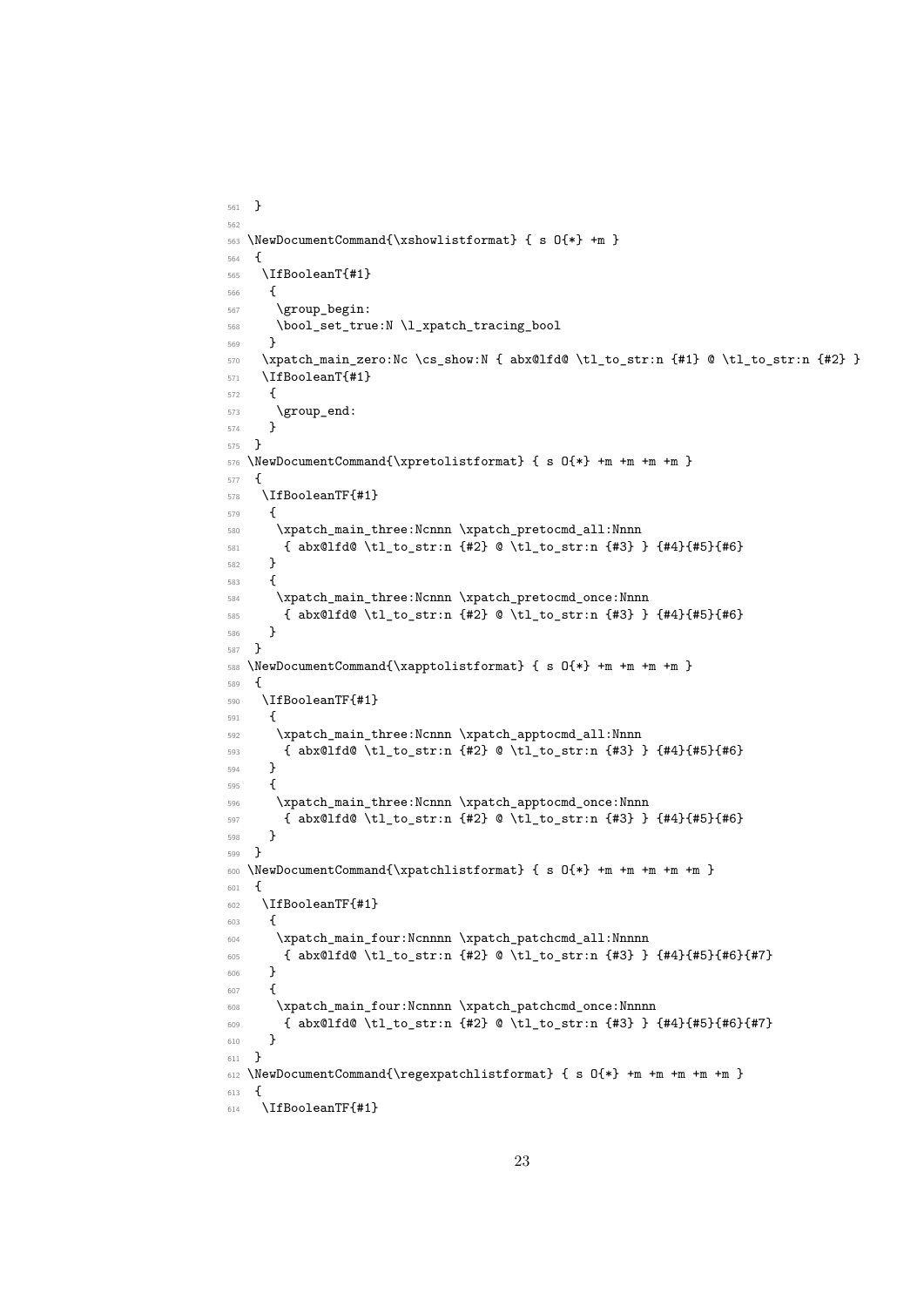```
615 {
616 \xpatch_main_four:Ncnnnn \xpatch_regexpatchcmd_all:Nnnnn
617 { abx@lfd@ \tl_to_str:n {#2} @ \tl_to_str:n {#3} } {#4}{#5}{#6}{#7}
618 }
619 {
620 \xpatch_main_four:Ncnnnn \xpatch_regexpatchcmd_once:Nnnnn
621 { abx@lfd@ \tl_to_str:n {#2} @ \tl_to_str:n {#3} } {#4}{#5}{#6}{#7}
622 }
623 }
624
625 \NewDocumentCommand{\xshowindexfieldformat} { s O{*} +m }
626 {
627 \IfBooleanT{#1}
628 {
629 \group_begin:
630 \bool_set_true:N \l_xpatch_tracing_bool
631 }
632 \xpatch_main_zero:Nc \cs_show:N { abx@fid@ \tl_to_str:n {#1} @ \tl_to_str:n {#2} }
633 \IfBooleanT{#1}
634 {
635 \group_end:
636 }
637 }
638 \NewDocumentCommand{\xpretoindexfieldformat} { s 0{*} +m +m +m +m }
639 {
640 \IfBooleanTF{#1}
641 {
642 \xpatch_main_three:Ncnnn \xpatch_pretocmd_all:Nnnn
643 { abx@fid@ \tl_to_str:n {#2} @ \tl_to_str:n {#3} } {#4}{#5}{#6}
644 }
645 {
646 \xpatch_main_three:Ncnnn \xpatch_pretocmd_once:Nnnn
647 { abx@fid@ \tl_to_str:n {#2} @ \tl_to_str:n {#3} } {#4}{#5}{#6}
648 }
649 }
650 \NewDocumentCommand{\xapptoindexfieldformat} { s O{*} +m +m +m +m }
651 \frac{1}{2}652 \IfBooleanTF{#1}
653 {
\verb|# 654| \xpatch\_main\_three: Nconn \xpatch\_apptocmd\_all: Nnnn655 { abx@fid@ \tl_to_str:n {#2} @ \tl_to_str:n {#3} } {#4}{#5}{#6}
656 }
657 \overline{f}658 \xpatch_main_three:Ncnnn \xpatch_apptocmd_once:Nnnn
659 { abx@fid@ \tl_to_str:n {#2} @ \tl_to_str:n {#3} } {#4}{#5}{#6}
660 }
661 }
662 \NewDocumentCommand{\xpatchindexfieldformat} { s O{*} +m +m +m +m +m }
663 {
664 \IfBooleanTF{#1}
665 {
666 \xpatch_main_four:Ncnnnn \xpatch_patchcmd_all:Nnnnn
667 { abx@fid@ \tl_to_str:n {#2} @ \tl_to_str:n {#3} } {#4}{#5}{#6}{#7}
668 }
```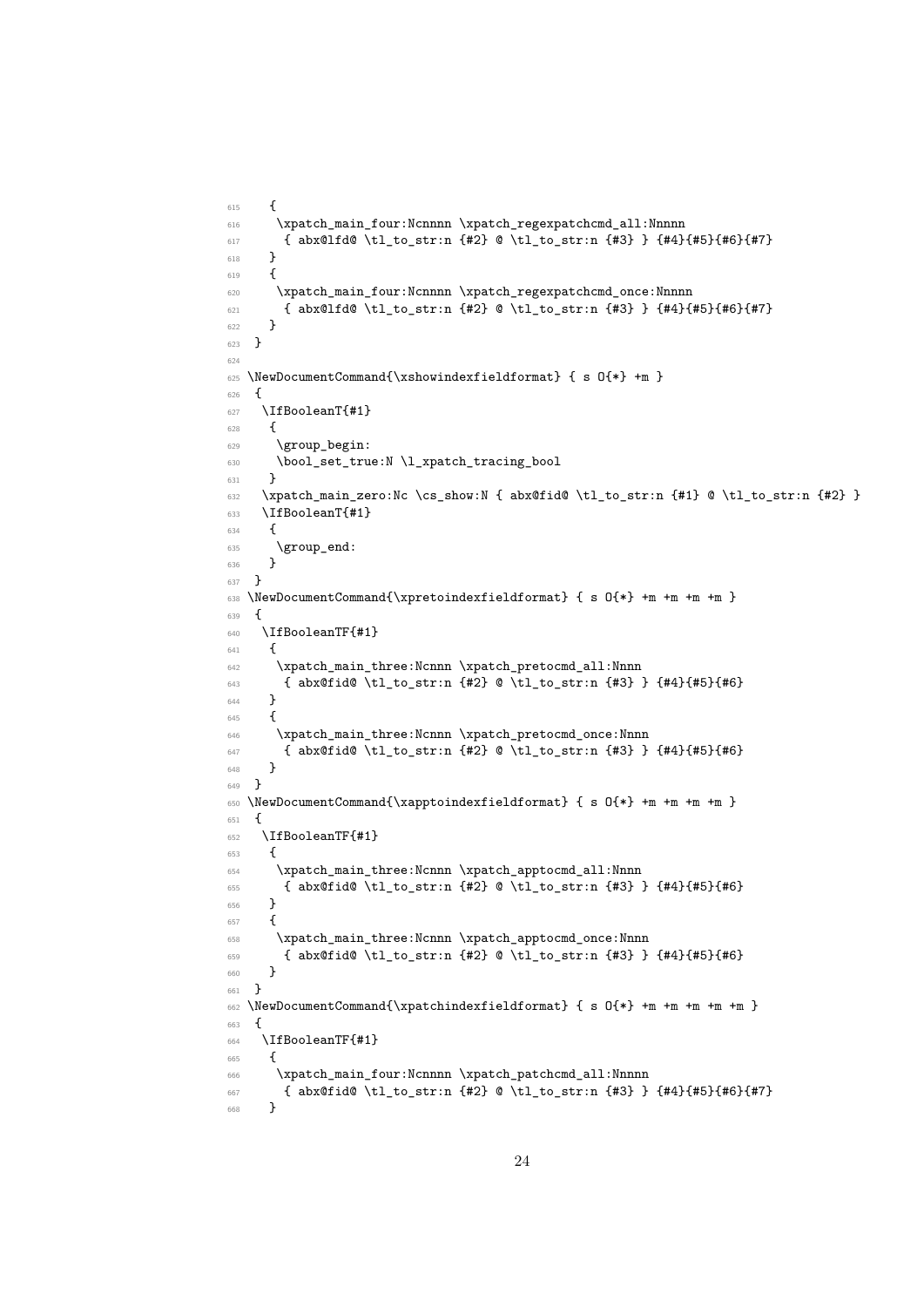```
669 - 5670 \xpatch_main_four:Ncnnnn \xpatch_patchcmd_once:Nnnnn
671 { abx@fid@ \tl_to_str:n {#2} @ \tl_to_str:n {#3} } {#4}{#5}{#6}{#7}
672 \quad \frac{1}{2}673 }
674 \NewDocumentCommand{\regexpatchindexfieldformat} { s 0{*} +m +m +m +m +m }
675 {
676 \IfBooleanTF{#1}
677 {
678 \xpatch_main_four:Ncnnnn \xpatch_regexpatchcmd_all:Nnnnn
679 { abx@fid@ \tl_to_str:n {#2} @ \tl_to_str:n {#3} } {#4}{#5}{#6}{#7}
680 }
681 {
682 \xpatch_main_four:Ncnnnn \xpatch_regexpatchcmd_once:Nnnnn
683 { abx@fid@ \tl_to_str:n {#2} @ \tl_to_str:n {#3} } {#4}{#5}{#6}{#7}
684 }
685 }
686
687 \NewDocumentCommand{\xshowindexnameformat} { s O{*} +m }
688 {
689 \IfBooleanT{#1}
\epsilon<sub>690</sub> {
691 \group_begin:
692 \bool_set_true:N \l_xpatch_tracing_bool
693 }
694 \xpatch_main_zero:Nc \cs_show:N { abx@nid@ \tl_to_str:n {#1} @ \tl_to_str:n {#2} }
695 \IfBooleanT{#1}
696 {
697 \group_end:
698 }
699 }
700 \NewDocumentCommand{\xpretoindexnameformat} { s O{*} +m +m +m +m }
701 \, \text{f}702 \IfBooleanTF{#1}
703 {
704 \xpatch_main_three:Ncnnn \xpatch_pretocmd_all:Nnnn
705 { abx@nid@ \tl_to_str:n {#2} @ \tl_to_str:n {#3} } {#4}{#5}{#6}
706 }
707 {
708 \xpatch_main_three:Ncnnn \xpatch_pretocmd_once:Nnnn
709 { abx@nid@ \tl_to_str:n {#2} @ \tl_to_str:n {#3} } {#4}{#5}{#6}
710 }
711 }
712 \NewDocumentCommand{\xapptoindexnameformat} { s O{*} +m +m +m +m }
713 \text{ }714 \IfBooleanTF{#1}
715 {
716 \xpatch_main_three:Ncnnn \xpatch_apptocmd_all:Nnnn
717 { abx@nid@ \tl_to_str:n {#2} @ \tl_to_str:n {#3} } {#4}{#5}{#6}
718 }
719 {
720 \xpatch_main_three:Ncnnn \xpatch_apptocmd_once:Nnnn
721 { abx@nid@ \tl_to_str:n {#2} @ \tl_to_str:n {#3} } {#4}{#5}{#6}
722 }
```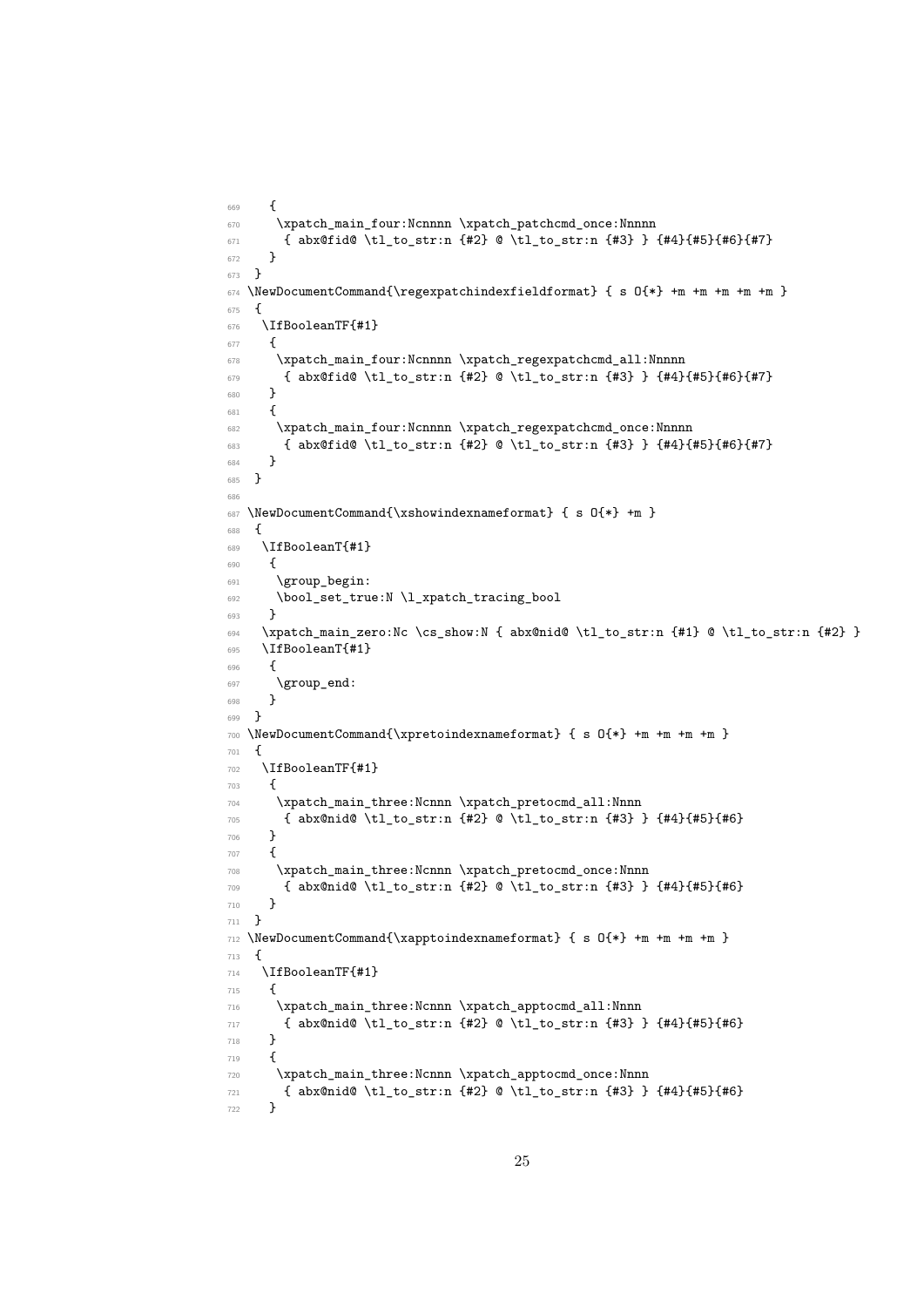```
723 }
724 \NewDocumentCommand{\xpatchindexnameformat} { s O{*} +m +m +m +m +m }
725 {
726 \IfBooleanTF{#1}
727 \frac{1}{27}728 \xpatch_main_four:Ncnnnn \xpatch_patchcmd_all:Nnnnn
729 { abx@nid@ \tl_to_str:n {#2} @ \tl_to_str:n {#3} } {#4}{#5}{#6}{#7}
730 }
731 {
732 \xpatch_main_four:Ncnnnn \xpatch_patchcmd_once:Nnnnn
733 { abx@nid@ \tl_to_str:n {#2} @ \tl_to_str:n {#3} } {#4}{#5}{#6}{#7}
734 }
735 }
736 \NewDocumentCommand{\regexpatchindexnameformat} { s O{*} +m +m +m +m +m }
737 {
738 \IfBooleanTF{#1}
739 {
740 \xpatch_main_four:Ncnnnn \xpatch_regexpatchcmd_all:Nnnnn
741 { abx@nid@ \tl_to_str:n {#2} @ \tl_to_str:n {#3} } {#4}{#5}{#6}{#7}
742 }
743 {
744 \xpatch_main_four:Ncnnnn \xpatch_regexpatchcmd_once:Nnnnn
745 { abx@nid@ \tl_to_str:n {#2} @ \tl_to_str:n {#3} } {#4}{#5}{#6}{#7}
746 }
747 }
748
749 \NewDocumentCommand{\xshowindexlistformat} { s O{*} +m }
750 {
751 \IfBooleanT{#1}
752 {
753 \group_begin:
754 \bool_set_true:N \l_xpatch_tracing_bool
755 }
756 \xpatch_main_zero:Nc \cs_show:N { abx@lid@ \tl_to_str:n {#1} @ \tl_to_str:n {#2} }
757 \IfBooleanT{#1}
758 {
759 \group_end:
760 }
761 }
762 \NewDocumentCommand{\xpretoindexlistformat} { s O{*} +m +m +m +m }
763 {
764 \IfBooleanTF{#1}
765 {
766 \xpatch_main_three:Ncnnn \xpatch_pretocmd_all:Nnnn
767 { abx@lid@ \tl_to_str:n {#2} @ \tl_to_str:n {#3} } {#4}{#5}{#6}
768 }
769 {
770 \xpatch_main_three:Ncnnn \xpatch_pretocmd_once:Nnnn
771 { abx@lid@ \tl_to_str:n {#2} @ \tl_to_str:n {#3} } {#4}{#5}{#6}
772 }
773 }
774 \NewDocumentCommand{\xapptoindexlistformat} { s O{*} +m +m +m +m }
775 {
776 \IfBooleanTF{#1}
```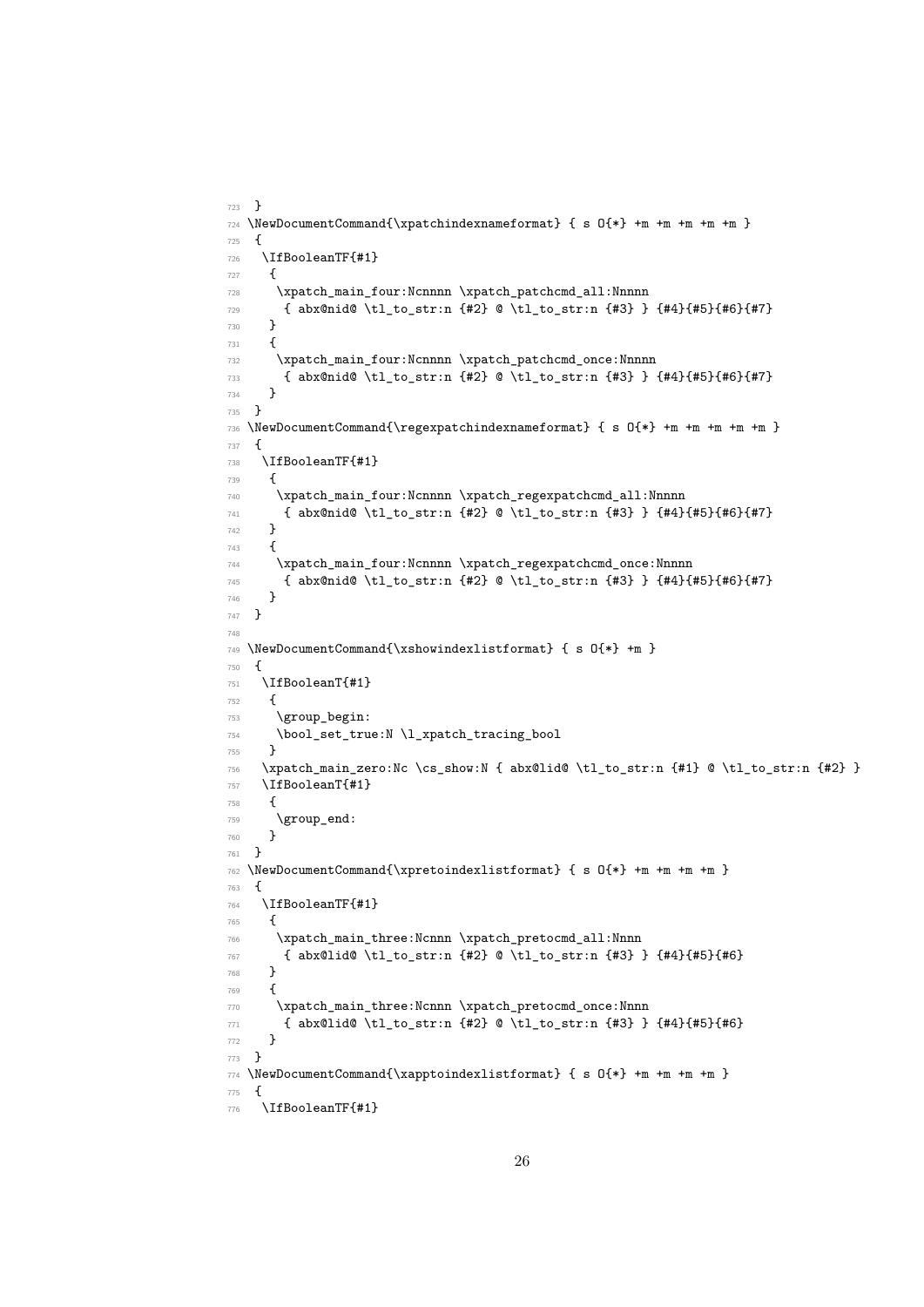```
777 {
778 \xpatch_main_three:Ncnnn \xpatch_apptocmd_all:Nnnn
779 { abx@lid@ \tl_to_str:n {#2} @ \tl_to_str:n {#3} } {#4}{#5}{#6}
780 }
781 {
782 \xpatch_main_three:Ncnnn \xpatch_apptocmd_once:Nnnn
783 { abx@lid@ \tl_to_str:n {#2} @ \tl_to_str:n {#3} } {#4}{#5}{#6}
784 }
785 }
786 \NewDocumentCommand{\xpatchindexlistformat} { s O{*} +m +m +m +m +m }
787 {
788 \IfBooleanTF{#1}
789 {
790 \xpatch_main_four:Ncnnnn \xpatch_patchcmd_all:Nnnnn
791 { abx@lid@ \tl_to_str:n {#2} @ \tl_to_str:n {#3} } {#4}{#5}{#6}{#7}
792 }
793 {
794 \xpatch_main_four:Ncnnnn \xpatch_patchcmd_once:Nnnnn
795 { abx@lid@ \tl_to_str:n {#2} @ \tl_to_str:n {#3} } {#4}{#5}{#6}{#7}
796 }
797 }
798 \NewDocumentCommand{\regexpatchindexlistformat} { s O{*} +m +m +m +m +m }
799 {
800 \IfBooleanTF{#1}
801 {
802 \xpatch_main_four:Ncnnnn \xpatch_regexpatchcmd_all:Nnnnn
803 { abx@lid@ \tl_to_str:n {#2} @ \tl_to_str:n {#3} } {#4}{#5}{#6}{#7}
804 }
805 {
806 \xpatch_main_four:Ncnnnn \xpatch_regexpatchcmd_once:Nnnnn
807 { abx@lid@ \tl_to_str:n {#2} @ \tl_to_str:n {#3} } {#4}{#5}{#6}{#7}
808 }
809 }
```
<span id="page-26-25"></span><span id="page-26-24"></span><span id="page-26-23"></span><span id="page-26-17"></span><span id="page-26-16"></span><span id="page-26-15"></span><span id="page-26-10"></span><span id="page-26-8"></span>A macro to check if the macro is patchable. It just prints a message on the terminal and in the log file.

```
810 \NewDocumentCommand{\checkpatchable}{ +m }
811 {
812 \group_begin:
813 \bool_set_true:N \l_xpatch_tracing_bool
814 \xpatch_check_patchable:N #1
815 \group_end:
816 }
```
<span id="page-26-20"></span><span id="page-26-6"></span>The last user level command: a macro for changing the optional argument in a macro that has one.

```
817 \cs_generate_variant:Nn \xpatch_get_all:N {c}
818 \cs_generate_variant:Nn \xpatch_rebuild:N {c}
819 \NewDocumentCommand{\xpatchoptarg}{ +m +m }
820 \sqrt{ }821 \xpatch_main_check:N #1
822 \bool_if:NTF \l_xpatch_optional_bool
823 \sqrt{5}
```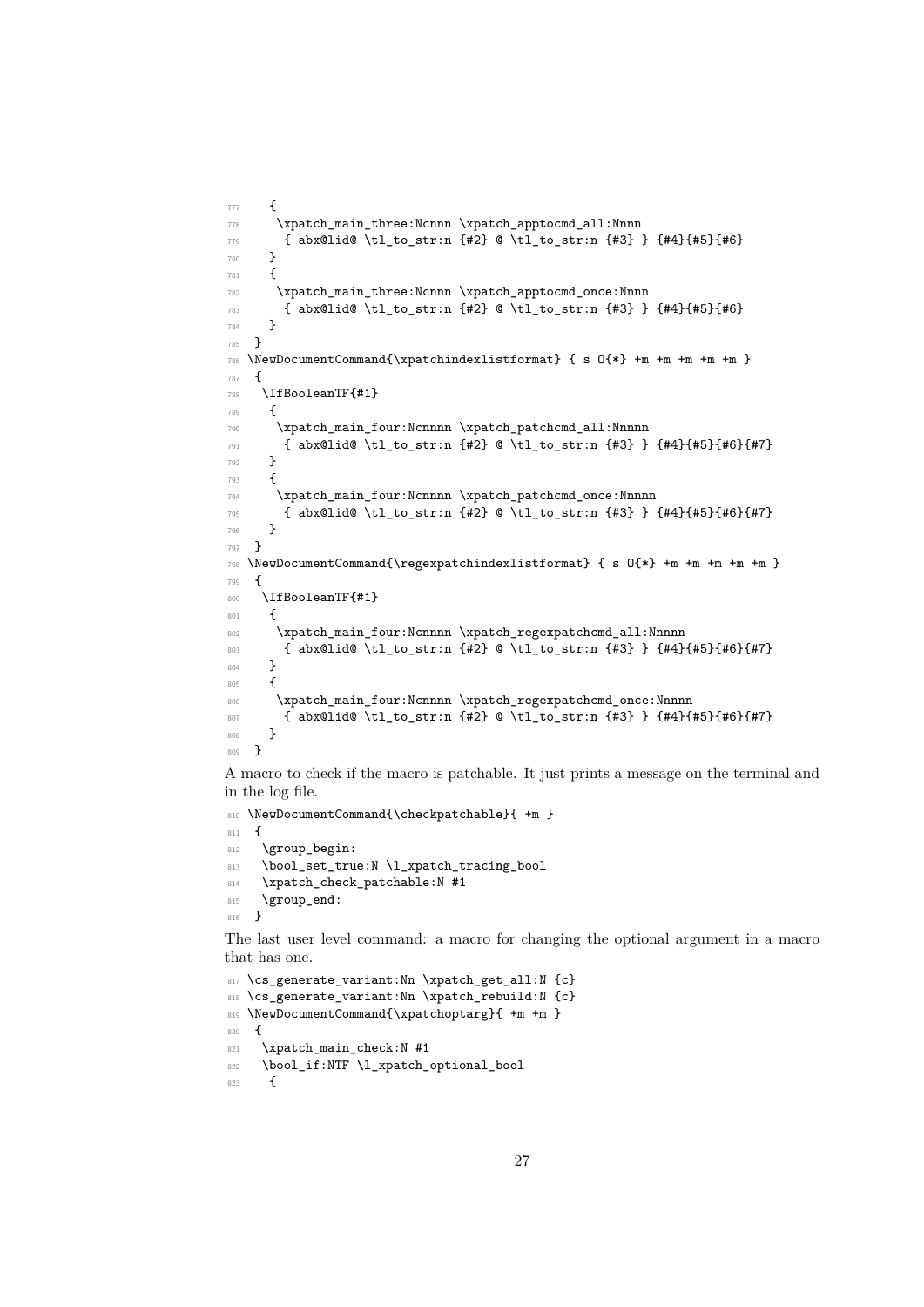We have a macro with optional argument; so we strip off the first backslash from the name and proceed.

<span id="page-27-13"></span>824 \tl\_set:Nx \l\_xpatch\_name\_tl { \tl\_tail:V \l\_xpatch\_name\_tl }

Gather the prefix (it is \protected when #1 has been defined with \newrobustcmd).

- <span id="page-27-5"></span>\tl\_set:Nx \l\_xpatch\_prefix\_tl { \cs\_prefix\_spec:N #1 }
- <span id="page-27-12"></span>826 \tl\_clear:N \l\_xpatch\_prefix\_tl
- <span id="page-27-16"></span>827 \tl\_set\_rescan:Nnx \l\_xpatch\_prefix\_tl { } \l\_xpatch\_prefix\_tl

Get the replacement text in tokenized form: the control sequences have spaces in their names, so we can't rely on \cs\_replacement\_spec:N because the spaces would be lost.

<span id="page-27-15"></span>828 \tl\_set\_eq:Nc \l\_xpatch\_replacement\_tl { \l\_xpatch\_name\_tl }

Now we have to change the last item in the token list: we just store the new optional argument in a token list variable and do a regex substitution, based on the fact that the replacement text consists of control sequences, an open brace, the optional argument and a closed brace, so we anchor at the end of the token list.

```
829 \tl set:Nn \l tmpa tl { { #2 } }
830 \regex_replace_once:nnN { \cB. .* \cE. \Z} { \u{l_tmpa_tl} }
831 \l_xpatch_replacement_tl
```
<span id="page-27-22"></span>Now we rebuild the control sequence.

<span id="page-27-20"></span> $832$  \xpatch\_rebuild:c { \l\_xpatch\_name\_tl }<br> $833$  } <sup>833</sup> }

If the macro hasn't an optional argument we issue a message.

```
834 {
835 \group_begin:
836 \bool_set_true:N \l_xpatch_tracing_bool
837 \xpatch_message:n
838 \quad 5839 Macro~'\token_to_str:N #1'~ has~no~optional~argument~
840 or~it~has~been~defined~with~'xparse'~and~operating~
841 on~such~commands~is~(still)~not~supported
842
843 \group_end:
844 }
845 }
```
<span id="page-27-7"></span>Just one more thing: enabling or disabling the tracing system.

<span id="page-27-9"></span>846 \NewDocumentCommand{\tracingxpatches}{ 0{1} }

<span id="page-27-8"></span><span id="page-27-3"></span>847 **{** 848 \int compare:nTF  ${ #1 > 0 }$ 849 { \bool\_set\_true:N \l\_xpatch\_tracing\_bool } 850 { \bool\_set\_false:N \l\_xpatch\_tracing\_bool } <sup>851</sup> }

<span id="page-27-1"></span>One more thing: patching the parameter text!

```
852 \NewDocumentCommand{\xpatchparametertext}{ +m +m +m +m +m }
853 {
854 \xpatch_check_patchable:N #1
855 \bool_if:NTF \l_xpatch_patchable_bool
856 {
857 \regex_replace_once:nnN { #2 } { #3 } \l_xpatch_arg_tl
858 \xpatch_rebuild:N #1
859 #4
```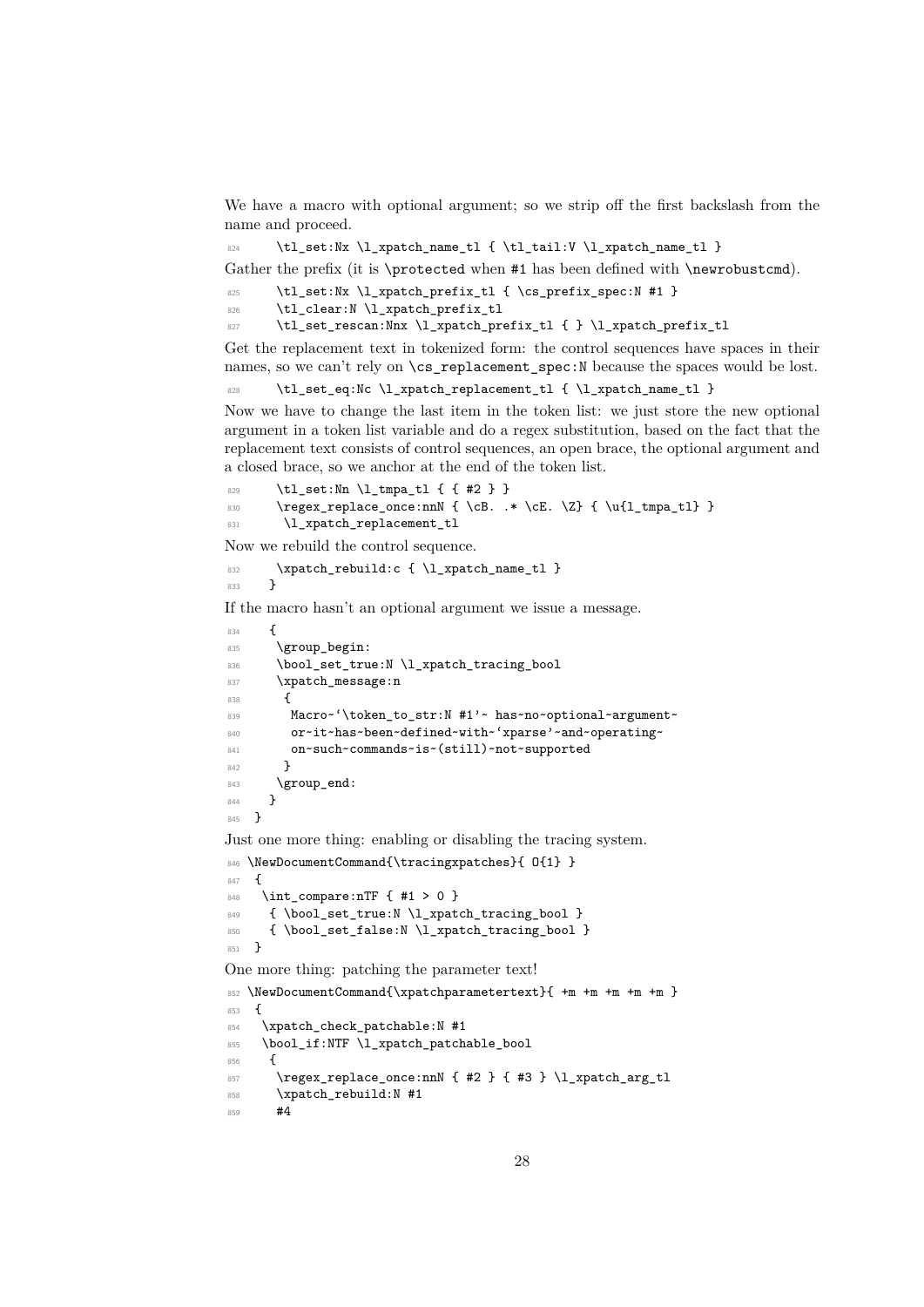$\begin{matrix} & & & \\ 860 && \textbf{1} \\ & 861 && \textbf{1} \end{matrix}$ <sup>861</sup> { #5<br>}  $\begin{matrix} 863 \\ 864 \end{matrix}$ <sup>864</sup> }

# **Index**

The italic numbers denote the pages where the corresponding entry is described, numbers underlined point to the definition, all others indicate the places where it is used.

| <b>Symbols</b>                                                                                 | 30<br>$\cs$ to str:N                                                    |
|------------------------------------------------------------------------------------------------|-------------------------------------------------------------------------|
| $\sqrt{24}$ 9, 34, 42, 50, 58, 66, 79, 160                                                     |                                                                         |
| \{<br>-89                                                                                      | D                                                                       |
| Л.                                                                                             | \DeclareRobustCommand                                                   |
|                                                                                                | $\ldots$ $\ldots$ 33, 41, 78, 276, 283, 291, 298                        |
| <b>Numbers</b>                                                                                 | E                                                                       |
| $\backslash$ 1                                                                                 | exp commands:                                                           |
|                                                                                                | $\exp_{after:wN}$ 76, 100                                               |
|                                                                                                | \exp_args:Nc 424, 426, 430, 431, 436, 437                               |
| $\setminus$ 34, 42, 50, 58, 66, 79                                                             |                                                                         |
|                                                                                                | \exp_not:n 135, 138, 139                                                |
| в                                                                                              | $\verb \ExplFileDate            2$                                      |
| bool commands:                                                                                 | $\verb+\Exp1FileDescription~~.\dots\dots\dots\ 2$                       |
| $\text{bool}_if : NTF \dots 73, 87, 98, 176,$                                                  | $\verb \ExplFileName     2$                                             |
| 189, 202, 215, 228, 246, 263, 822, 855                                                         | $\verb \ExplFileVersion        2$                                       |
| $\boldsymbol{\lambda}$ bool_new:N  15, 16, 17, 18                                              |                                                                         |
| \bool_set_false:N 28, 29, 157, 166, 850<br>$\boldsymbol{\lambda}$ bool_set_true:N  37, 45, 53, | G                                                                       |
| 61, 69, 82, 150, 339, 368, 415, 444,                                                           | group commands:                                                         |
| 506, 568, 630, 692, 754, 813, 836, 849                                                         | $\qquad \qquad \qquad 338, 367, 414,$                                   |
|                                                                                                | 443, 505, 567, 629, 691, 753, 812, 835                                  |
|                                                                                                |                                                                         |
| C                                                                                              | $\qquad \qquad \text{group\_end: } \ldots \ldots \qquad 344, 373, 420,$ |
|                                                                                                | 449, 511, 573, 635, 697, 759, 815, 843                                  |
| 830<br>$\setminus$ cB<br>830                                                                   |                                                                         |
| 810                                                                                            | L                                                                       |
| $\label{check}$ $\label{check}$ $\checkpatchable$<br>cs commands:                              | \IfBooleanT  336, 342, 365,                                             |
|                                                                                                | 371, 412, 418, 441, 447, 503, 509,                                      |
| $\cs{2}$ \cs_argument_spec:N  126                                                              | 565, 571, 627, 633, 689, 695, 751, 757                                  |
| $\cs{c}$<br>. 77, 100                                                                          | $\Lambda$ TfBooleanTF 353,                                              |
| \cs_generate_variant:Nn                                                                        | 359, 388, 400, 429, 435, 454, 466,                                      |
| $\ldots \ldots \ldots 119, 120, 121, 817, 818$                                                 | 478, 490, 516, 528, 540, 552, 578,                                      |
| $\cs[if_eq:NNTF \dots \dots \dots \ 148]$                                                      | 590, 602, 614, 640, 652, 664, 676,                                      |
| $\cs[if\_exist:NTF \dots \dots \dots \ 95, 144]$                                               | 702, 714, 726, 738, 764, 776, 788, 800                                  |
| $\csc_new: Npn \ldots \ldots \ldots \ldots$<br>-268                                            | int commands:<br>848                                                    |
| $\csc_{new\_protected: Npn} \ldots \ldots$                                                     | $\int_{\text{compare: nTF}} \ldots \ldots \ldots$<br>iow commands:      |
| $\ldots$ 26, 93, 111, 115, 122, 131,                                                           | \iow_term:n $103, 265$                                                  |
| 142, 173, 186, 199, 212, 225, 243, 261                                                         |                                                                         |
| $\csc_p$ prefix_spec:N  124, 825                                                               | N                                                                       |
| $\csc$ -replacement_spec:N  31, 76, 128                                                        | $\neq 57, 306, 314$                                                     |
| $\csc$ show:N  341,<br>370, 417, 446, 508, 570, 632, 694, 756                                  | \NewDocumentCommand<br>$\ldots$ 334, 347, 349, 351, 357, 363,           |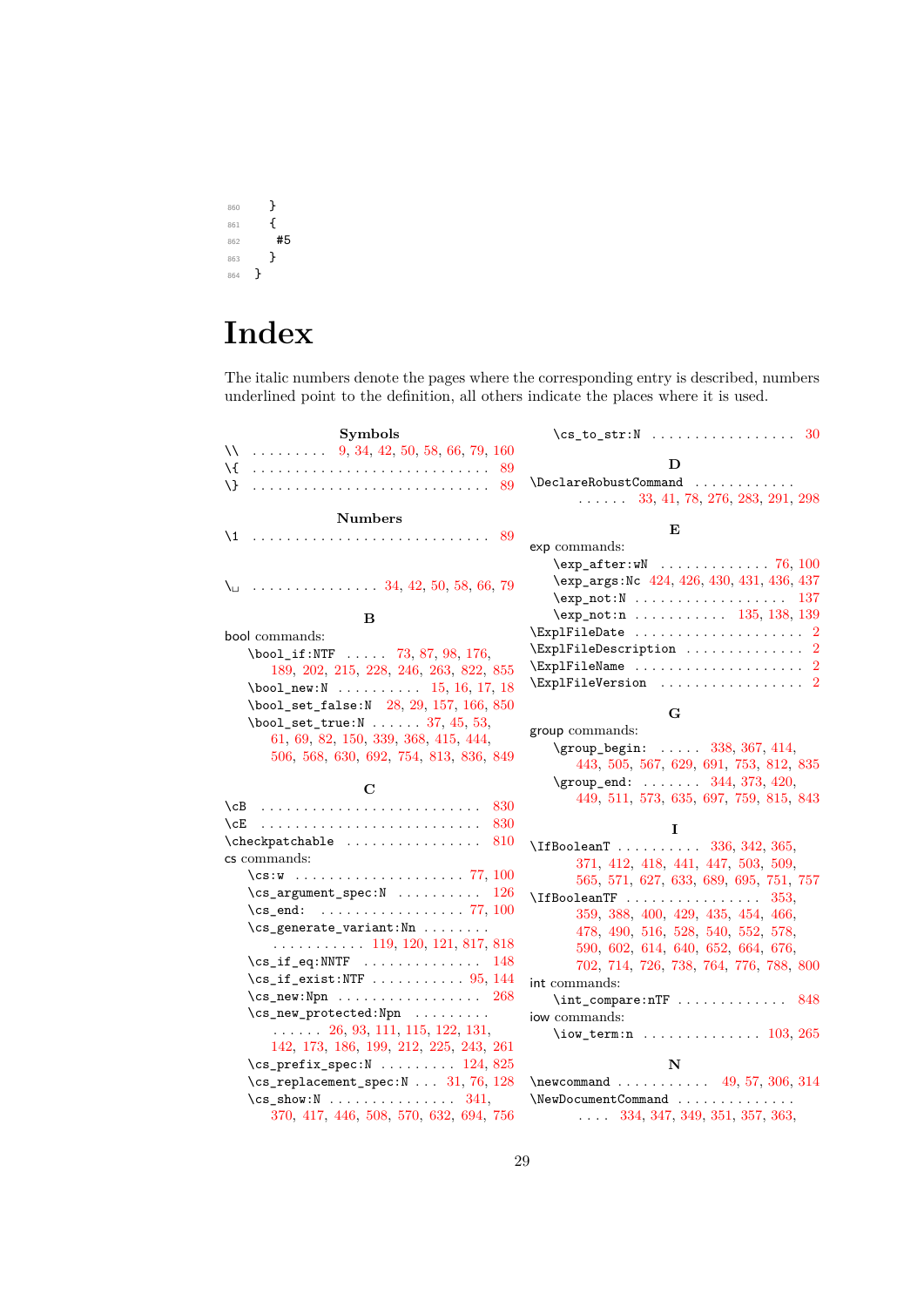|                                        |  | 376, 381, 386, 398, 410, 423, 425, |  |
|----------------------------------------|--|------------------------------------|--|
| 427, 433, 439, 452, 464, 476, 488,     |  |                                    |  |
| 501, 514, 526, 538, 550, 563, 576,     |  |                                    |  |
| 588, 600, 612, 625, 638, 650, 662,     |  |                                    |  |
| 674, 687, 700, 712, 724, 736, 749,     |  |                                    |  |
| 762, 774, 786, 798, 810, 819, 846, 852 |  |                                    |  |
|                                        |  |                                    |  |

## **P**

| prg commands:                                        |
|------------------------------------------------------|
| \prg_generate_conditional_-                          |
| variant: Nnn $\ldots \ldots \ldots \ldots \ldots 25$ |
| $\ProvidesExp1Package     1$                         |

# **R**

| regex commands:                           |
|-------------------------------------------|
| $\text{regex\_match:nn$ 25                |
| \regex_match:nnTF 33, 41, 49, 57, 65, 78  |
| \regex_replace_all:nnNTF  204, 250        |
| \regex_replace_once:nnN . 89, 830, 857    |
| \regex_replace_once:nnNTF  217, 232       |
| \regexpatchbibdriver<br>433               |
| $\regexpatchbibmacro$<br>398              |
| \regexpatchcmd<br>351                     |
| \regexpatchfieldformat<br>488             |
| \regexpatchindexfieldformat<br>674        |
| $\regexpatchindexlistformat$<br>798       |
| $\ref{regexpatchindexnameformat  $<br>736 |
| \regexpatchlistformat<br>612              |
| \regexpatchnameformat<br>550              |
| \RequirePackage<br>14                     |
|                                           |

| str commands:                               |  |
|---------------------------------------------|--|
| $c_{\text{backslash}}$ $str$ 54, 62, 70, 83 |  |
| \str case:nnTF $\ldots \ldots \ldots 270$   |  |

**S**

# **T**

| T <sub>F</sub> X and IAT <sub>F</sub> X $2\varepsilon$ commands: |
|------------------------------------------------------------------|
| $\setminus$ @ifpackagelater  3                                   |
| tex commands:                                                    |
| $\texttt{text\_def:D} \dots \dots \dots \dots \dots \ 136$       |
| $\texttt{text\_endinput:D}$ 12                                   |
| tl commands:                                                     |
| $\c$ space tl  38, 46                                            |
| $\texttt{tl}_\texttt{clear:N}$ 32,826                            |
| \tl_new:N 19, 20, 21, 22, 23, 24                                 |
| \tl_put_left:Nn  54, 62, 70, 83, 178                             |
| $\tilde{L}_p$ ut_right:Nn  38, 46, 84, 191                       |
| $\texttt{tl\_set:Nn} \dots \dots \dots \dots \dots 30,$          |
| 31, 39, 47, 55, 63, 71, 75, 124, 126,                            |
| 128, 230, 231, 248, 249, 824, 825, 829                           |
| $\texttt{tl}_\texttt{set}_\texttt{eq}:NN$ 828                    |
| \tl_set_rescan:Nnn . 125, 127, 129, 827                          |

| $\tilde{z}_1$ . $\tilde{z}_2$ . $\tilde{z}_3$ . $\tilde{z}_4$ . $\tilde{z}_5$ . $\tilde{z}_2$ . $\tilde{z}_3$ . $\tilde{z}_4$ . $\tilde{z}_5$ . $\tilde{z}_2$ . $\tilde{z}_3$ . $\tilde{z}_4$ . $\tilde{z}_5$ . $\tilde{z}_6$ . $\tilde{z}_7$ . $\tilde{z}_8$ . $\tilde{z}_9$ . $\tilde{z}_1$ . $\tilde{z}_2$ . $\tilde{z}_3$ . |
|---------------------------------------------------------------------------------------------------------------------------------------------------------------------------------------------------------------------------------------------------------------------------------------------------------------------------------|
| $\tilde{\tau}$ . $370, 379, 384, 391,$                                                                                                                                                                                                                                                                                          |
| 395, 403, 407, 446, 457, 461, 469,                                                                                                                                                                                                                                                                                              |
| 473, 481, 485, 493, 497, 508, 519,                                                                                                                                                                                                                                                                                              |
| 523, 531, 535, 543, 547, 555, 559,                                                                                                                                                                                                                                                                                              |
| 570, 581, 585, 593, 597, 605, 609,                                                                                                                                                                                                                                                                                              |
| 617, 621, 632, 643, 647, 655, 659,                                                                                                                                                                                                                                                                                              |
| 667, 671, 679, 683, 694, 705, 709,                                                                                                                                                                                                                                                                                              |
| 717, 721, 729, 733, 741, 745, 756,                                                                                                                                                                                                                                                                                              |
| 767, 771, 779, 783, 791, 795, 803, 807                                                                                                                                                                                                                                                                                          |
| $\lceil 1 \cdot 230 \rceil$ , 248, 829                                                                                                                                                                                                                                                                                          |
|                                                                                                                                                                                                                                                                                                                                 |
| token commands:                                                                                                                                                                                                                                                                                                                 |
| $\text{token_to_str:N}$                                                                                                                                                                                                                                                                                                         |
| $\ldots \ldots \ldots 106, 153, 160, 169, 275,$                                                                                                                                                                                                                                                                                 |
| 276, 282, 283, 290, 291, 297, 298,                                                                                                                                                                                                                                                                                              |
| 305 306 313 314 301 300 330 830                                                                                                                                                                                                                                                                                                 |

|                              | 276, 282, 283, 290, 291, 297, 298,     |  |  |  |
|------------------------------|----------------------------------------|--|--|--|
|                              | 305, 306, 313, 314, 321, 322, 330, 839 |  |  |  |
| $\tau$ \tracingxpatches  846 |                                        |  |  |  |

# **U**

| \u                                      |  |
|-----------------------------------------|--|
| 50, 58, 66, 79, 233, 234, 251, 252, 830 |  |
| use commands:                           |  |
|                                         |  |

## **X**

| 425<br>\xapptobibdriver                                 |
|---------------------------------------------------------|
| 381<br>\xapptobibmacro                                  |
| 349<br>\xapptocmd                                       |
| 464<br>\xapptofieldformat                               |
| 650<br>\xapptoindexfieldformat                          |
| 774<br>\xapptoindexlistformat                           |
| 712<br>\xapptoindexnameformat                           |
| 588<br>\xapptolistformat                                |
| 526<br>\xapptonameformat                                |
| xpatch commands:                                        |
| \xpatch_apptocmd:Nnnn                                   |
| $\ldots \ldots \ldots \ldots \ldots$ 186, 350, 383, 426 |
| \xpatch_apptocmd_all:Nnnn                               |
| $\ldots \ldots 468, 530, 592, 654, 716, 778$            |
| \xpatch_apptocmd_once:Nnnn                              |
| $\ldots \ldots 472, 534, 596, 658, 720, 782$            |
| \1_xpatch_arg_t1 22, 126, 127, 138, 857                 |
| \xpatch_check_patchable:N  142,                         |
| 175, 188, 201, 214, 227, 245, 814, 854                  |
| \xpatch_get_all:N  122, 146, 817                        |
| $\x$ patch_main_check:N  26, 97, 821                    |
| \xpatch_main_four:NNnnnn                                |
| 93, 113, 117, 121, 354, 355, 360,                       |
| 361, 390, 394, 402, 406, 480, 484,                      |
| 492, 496, 542, 546, 554, 558, 604,                      |
| 608, 616, 620, 666, 670, 678, 682,                      |
| 728, 732, 740, 744, 790, 794, 802, 806                  |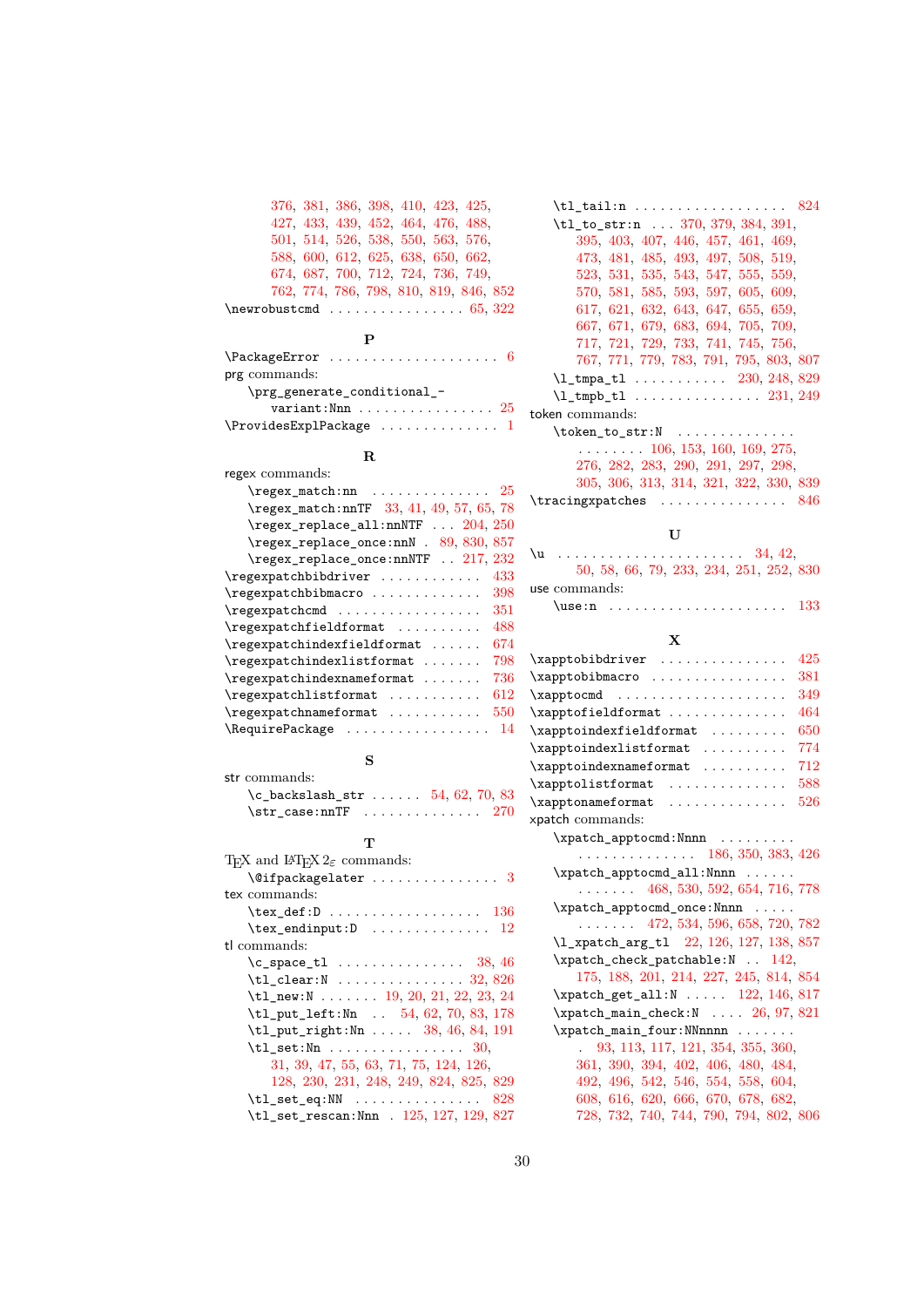```
111,
   120, 348, 350, 378, 383, 456, 460,
   468, 472, 518, 522, 530, 534, 580,
   584, 592, 596, 642, 646, 654, 658,
   704, 708, 716, 720, 766, 770, 778, 782
\xpatch_main_zero:NN 115, 119, 341,
   370, 417, 446, 508, 570, 632, 694, 756
\xpatch_message:n . . . . . . . . . . . . .
    . . . . . . . . 151, 158, 167, 261, 273,
   280, 288, 295, 303, 311, 319, 328, 837
\xpatch_message_cstype:N . . . . 99, 268
19,30,38,
   46, 54, 62, 70, 77, 83, 100, 824, 828, 832
\l_xpatch_optional_bool . . . . . . .
   . . . . . . 16, 29, 53, 61, 69, 82, 87, 822
\l_xpatch_patchable_bool . . . . . . .
    . . . . . . . . . . . . . . . 17, 150, 157,
   166, 176, 189, 202, 215, 228, 246, 855
\xpatch_patchcmd_all:Nnnnn . . . . .
   . . . . . . . . . . . . . . . . . . 243, 360,
   390, 430, 480, 542, 604, 666, 728, 790
\xpatch_patchcmd_once:Nnnnn . . . .
   . . . . . . . . . . . . . . . . . . 225, 361,
   394, 431, 484, 546, 608, 670, 732, 794
\l_xpatch_prefix_tl . . . . . . . . . . .
   . . . . . 21, 124, 125, 135, 825, 826, 827
\xpatch_pretocmd:Nnnn . . . . . . . . .
   . . . . . . . . . . . . . . 173, 348, 378, 424
\xpatch_pretocmd_all:Nnnn . . . . . .
   . . . . . . . 456, 518, 580, 642, 704, 766
\xpatch_pretocmd_once:Nnnn . . . . .
   . . . . . . . 460, 522, 584, 646, 708, 770
\l_xpatch_protect_bool . . . . . . . .
   . . . . . . . . . . . . . . . 15, 28, 37, 45, 73
131,147,179,
   192, 205, 218, 236, 254, 818, 832, 858
\xpatch_regexpatchcmd_all:Nnnnn .
    . . . . . . . . . . . . . . . . . . 199, 354,
   402, 436, 492, 554, 616, 678, 740, 802
\xpatch_regexpatchcmd_once:Nnnnn
    . . . . . . . . . . . . . . . . . . 212, 355,
   406, 437, 496, 558, 620, 682, 744, 806
```

| $\ldots \ldots \ldots 20, 31, 35, 43, 51, 59,$      |     |
|-----------------------------------------------------|-----|
| 67, 75, 80, 90, 284, 299, 307, 315, 323             |     |
| $\lceil \frac{1 \cdot 1 - \ldots}{1} \rceil$        |     |
| $\cdots$ 23, 128, 129, 139,                         |     |
| 178, 191, 204, 217, 235, 253, 828, 831              |     |
| $\sqrt{xpatch\_tmpa:w , x. 147, 148}$               |     |
| $\lceil \frac{1 \cdot 1 \cdot 1}{1 \cdot 1} \rceil$ |     |
| 98, 263, 339, 368, 415, 444, 506,                   |     |
| 568, 630, 692, 754, 813, 836, 849, 850              |     |
|                                                     |     |
| $\ldots$ 24, 32, 39, 47, 55, 63, 71, 84, 270        |     |
|                                                     | 427 |
| \xpatchbibmacro                                     | 386 |
| \xpatchcmd                                          | 357 |
| $\xpatchfield format \dots \dots \dots \dots$       | 476 |
| $\x$ patchindexfieldformat                          | 662 |
| $\xpatchindexlistformat \dots \dots$                | 786 |
| $\xpatchindexnameformat \dots \dots$                | 724 |
| $\verb \xpatchlistformat        $                   | 600 |
| \xpatchnameformat                                   | 538 |
| \xpatchoptarg                                       | 819 |
| \xpatchparametertext                                | 852 |
| \xpretobibdriver                                    | 423 |
| \xpretobibmacro                                     | 376 |
| \xpretocmd                                          | 347 |
| \xpretofieldformat                                  | 452 |
| $\xpreleftoidext{ieldformat} \dots \dots$           | 638 |
| \xpretoindexlistformat                              | 762 |
| $\xpreleftoidexnameformat \dots \dots \dots$        | 700 |
|                                                     | 576 |
| \xpretolistformat<br>\xpretonameformat              | 514 |
| \xshowbibdriver                                     | 410 |
| \xshowbibmacro                                      | 363 |
| $xshowcmd \dots \dots \dots \dots \dots \dots$      | 334 |
| $\xi$ showfieldformat                               | 439 |
| $\xi$ xshowindexfieldformat                         | 625 |
|                                                     | 749 |
|                                                     | 687 |
| \xshowlistformat                                    | 563 |
| $x$ shownameformat                                  | 501 |
| Z                                                   |     |
| $\setminus Z$                                       |     |

# **Change History**

| œ | ٦<br>×<br>I |  |
|---|-------------|--|

General: First public release . . . . . . . . [1](#page-0-0) v0.1a

General: Fixed bug in success/failure

| code (missing final $n$ )  18                |  |
|----------------------------------------------|--|
| Fixed bugs in success/failure code $\dots$ 1 |  |
| Fixed bugs in success/failure code           |  |
|                                              |  |